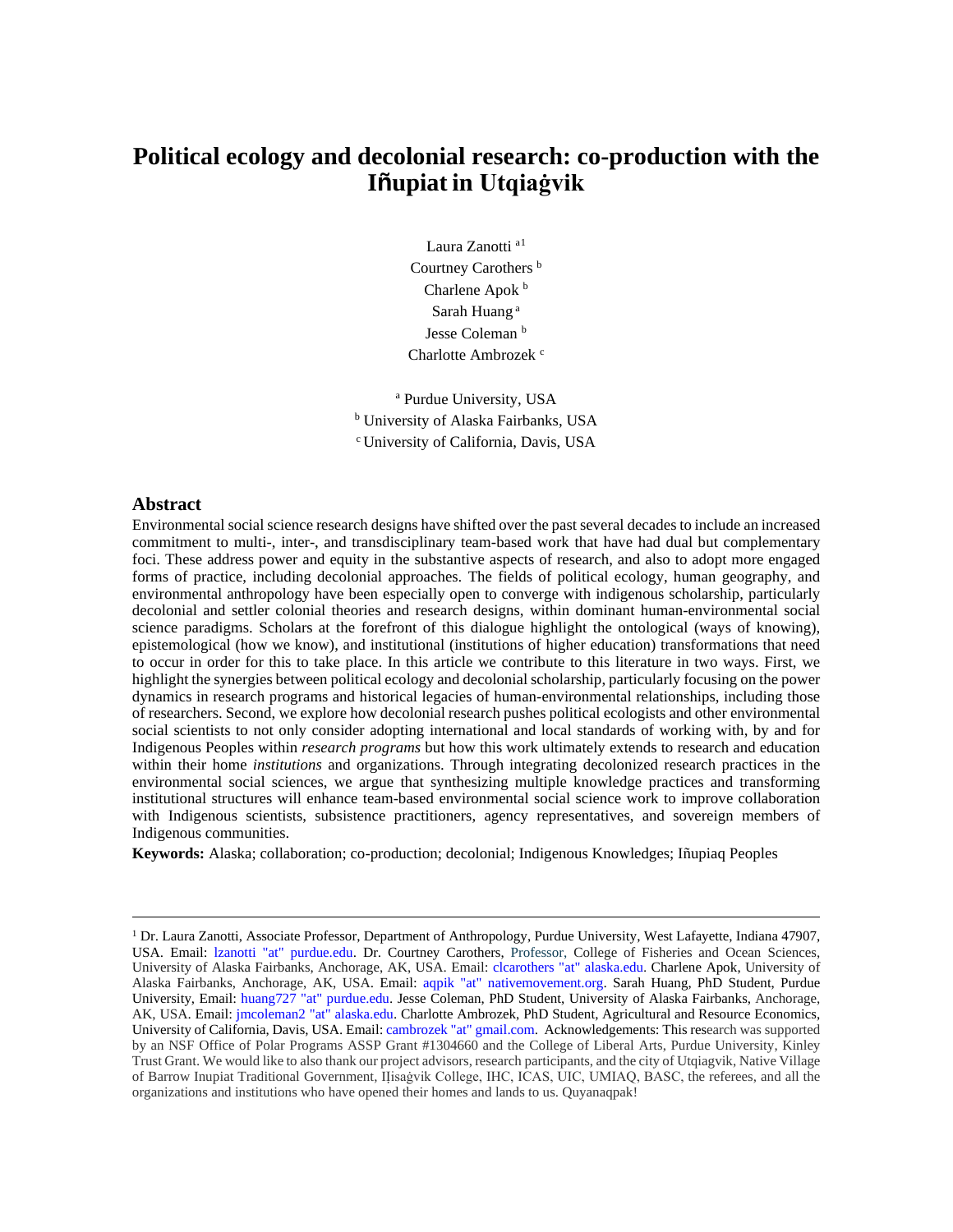# **Résumé**

La conception de la recherche en sciences sociales de l'environnement a évolué au cours des dernières décennies pour inclure un engagement accru dans le travail d'équipes multidisciplinaires, inter et transdisciplinaires qui ont des objectifs doubles mais complémentaires. Celles-ci portent sur le pouvoir et l'équité dans les aspects de fond de la recherche, et aussi pour adopter des formes de pratique plus engagées, y compris des approches décoloniales. Les domaines de l'écologie politique, de la géographie humaine et de l'anthropologie environnementale ont été particulièrement ouverts à la convergence avec l'érudition indigène, en particulier les théories et les conceptions de recherche décoloniales et coloniales, au sein des paradigmes dominants des sciences sociales humaines et environnementales. Les chercheurs à l'avant-garde de ce dialogue soulignent les transformations ontologiques (les moyens de connaissance), épistémologiques (comment nous le savons) et institutionnelles (les établissements d'enseignement supérieur) qui doivent avoir lieu pour que cela se produise. Dans cet article, nous contribuons à cette littérature de deux manières. Tout d'abord, nous soulignons les synergies entre l'écologie politique et la recherche décoloniale, en mettant particulièrement l'accent sur la dynamique du pouvoir dans les programmes de recherche et les héritages historiques des relations entre l'homme et l'environnement, y compris ceux des chercheurs. Deuxièmement, nous examinons comment la recherche décoloniale pousse les écologistes politiques et autres spécialistes des sciences sociales de l'environnement à envisager non seulement l'adoption de normes internationales et locales de travail avec, par et pour les peuples indigènes dans le cadre de programmes de recherche, mais aussi comment ce travail s'étend finalement à la recherche au sein de leurs institutions et organisations d'origine. En intégrant les pratiques de recherche décolonisées dans les sciences sociales environnementales, nous soutenons que la synthèse de multiples pratiques de connaissance et la transformation des structures institutionnelles favoriseront le travail d'équipe en sciences sociales environnementales pour améliorer la collaboration avec les scientifiques autochtones, les praticiens de la subsistance, les représentants des agences et les membres souverains des communautés indigènes.

**Keywords:** Alaska; collaboration; co-production; décolonial; peuples indigènes connaissances; Iñupiaq

# **Resumen**

Los diseños de investigación de las ciencias sociales ambientales se han transformado en las últimas décadas para incluir un compromiso cada vez mayor con el trabajo en equipo multi-, inter- y transdisciplinario que ha tenido focos duales y complementarios a la vez. Estos abordan temas de poder e igualdad en aspectos importantes de la investigación y también adoptan formas de práctica más comprometidas, lo que incluye los enfoques descoloniales. Los campos de la ecología política, la geografía humana y la antropología ambiental han estado particularmente abiertos a converger con cuestiones académicas indígenas, en particular con teorías y diseños de investigación desconoloniales o de colonialismo de asentamiento, con paradigmas dominantes de las ciencias sociales ambientales/humanas. Los académicos que encabezan este diálogo destacan las transformaciones ontológicas (maneras de conocer), epistemológicas (cómo sabemos) e institucionales (instituciones de educación superior) que deben sucederse para que ello ocurra. En este artículo, hacemos un aporte a esta literatura de dos maneras. En primer lugar, señalamos las sinergias que existen entre la ecología política y la investigación desconolonial, en centrándonos en particular en las dinámicas de poder de los programas de investigación y los legados históricos de relaciones entre los humanos y el medio ambiente, incluidas las de los investigadores. En segundo lugar, exploramos de qué modo la investigación desconolonial lleva a los ecologistas políticos y a otros científicos sociales ambientales a pensar no solo en adoptar estándares locales e internacionales para trabajar con, por y para los Pueblos Indígenas en el marco de programas de investigación, sino también en cómo este trabajo en última instancia se extiende a las investigaciones que se realizan en sus propias instituciones y organizaciones. Al integrar prácticas de investigación descononiales en las ciencias sociales ambientales, postulamos que la sintetización de múltiples prácticas de conocimiento y la transformación de estructuras institucionales enriquecerá el trabajo en equipo en materia de ciencias sociales ambientales para mejorar la colaboración entre científicos indígenas, quienes adoptan prácticas de subsistencia, representantes de organismos gubernamentales y miembros soberanos del pueblos indígena.

**Keywords:** Alaska; colaboración; coproducción; descolonial; conocimientos indígenas; Iñupiaq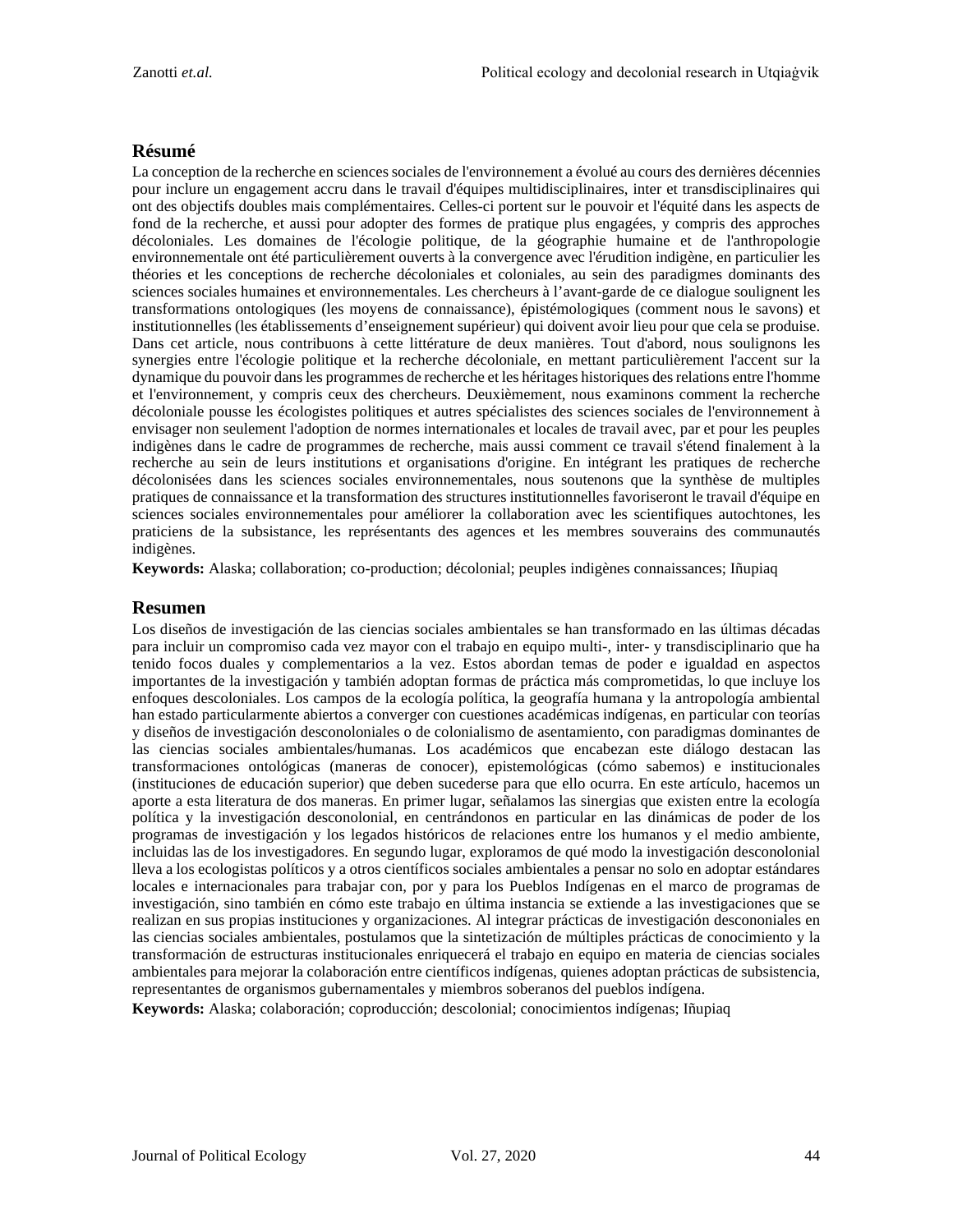### **1. Introduction**

Research designs in environmental social science have shifted over the past several decades to include an increased commitment to multi-, inter-, and trans-disciplinary team-based work that prioritizes knowledge integration (Ens *et al.* 2015; Housty *et al.* 2014; Jamsranjav *et al.* 2019; Petrov *et al.* 2016; Velasquez Runk 2014). These changes have led to an attentiveness to power and equity in the substantive aspects of research programs directed toward complex more-than-human political ecologies, and the adoption of more engaged forms of practice, including decolonial approaches (Cote and Nightingale 2012; Schulz 2017; Svarstad, Benjaminsen and Overå 2018). Given a longstanding theoretical attentiveness to power, investment in local and Indigenous knowledge systems and practice in political ecology, adopting decolonial approaches can create new norms in knowledge co-production and practice (Escobar 2018; Gombay and Palomino-Schalscha 2018; Radcliffe 2018; Schulz 2017). Scholars interested in this convergence highlight the ontological (ways of knowing), epistemological (how we know), and institutional transformations that need to occur (Coombes, Johnson and Howitt 2012; Schulz 2017).

In this article, we contribute to the growing literature on knowledge integration in political ecology by highlighting two dynamics as potential areas of convergence. **First**, we describe the synergies between political ecology and decolonial scholarship, focusing in particular on how both are instructive in analyzing power dynamics in research programs and the historical legacies of human and more-than-human relationships, including those of researchers. **Second**, we explore how decolonial research pushes political ecologists and other environmental social scientists to not only consider adopting international and local standards of working with, by and for Indigenous Peoples within *research programs*, but how this work ultimately diverges from other engaged research and team-based science by asking researcher to reevaluate *core theories* they apply, and **thirdly** demanding change within the institutions and organizations within which they hold affiliations. As Schulz (2017: 135) argues, "The main point is that developing a genuinely decolonial perspective requires us to practice border thinking from our own point of view, and to delink ourselves from the hegemonic rationalities that are put in place to police the boundaries of modern scholarly discourse."

To demonstrate the intersecting possibilities between decolonial approaches and political ecology, we draw upon existing research with community members in Utqiaġvik, Alaska, where we (non-Indigenous and Indigenous researchers) co-designed an engaged research project with Iñupiaq advisors and participants. We analyze how our initial collaborative approach attentive to Indigenous protocols and local norms and actororiented and poststructuralist approaches to power was fruitful but still not sufficient without adopting decolonial methodologies (see Svarstad, Benjaminsen and Overå 2018). We conclude by offering some recommendations for researchers to address the challenges and obstacles that remain within the environmental social sciences. Throughout the following pages, we adopt the terms Indigenous Peoples, Alaska Native Peoples, and American Indian Peoples. We use these terms to refer to peoples, communities, cultures, and/or their sovereign governments; however, we note that these identity markers can be fraught and troubled (Sidorova 2019). Many individuals and communities may not identify as, or subscribe to, these terms to describe their identities, heritage, and origins (Niezen 2003).

### **2. Engaged and decolonial research**

Engaged research attempts to move beyond academic or institutional spheres by emphasizing active involvement of stakeholders and participants throughout the research process (Harney *et al.* 2016; Osborne 2017). One of the key features of engaged research design is the co-production, or the integration of different knowledge systems to create new knowledge or, in the case of some decolonial approaches, a "two-eyed" way of seeing (Alhojärvi and Sirviö 2018; Iwama *et al.* 2012; Rodriguez 2017; Tengö *et al.* 2014; Gallopín and Vessuri 2006; Zanotti and Palomino-Schalscha 2016). The growth of engaged work within the environmental social sciences and political ecology has been motivated in part by the recognition that research done *with* instead of *on* people and communities is ethical, and produces better science and more directly beneficial outcomes to all stakeholders (Kirsch 2010; Low and Merry 2010; Sillitoe 2016). Engaged research encompasses a variety of paradigms, including but not limited to community-based research, community-based participatory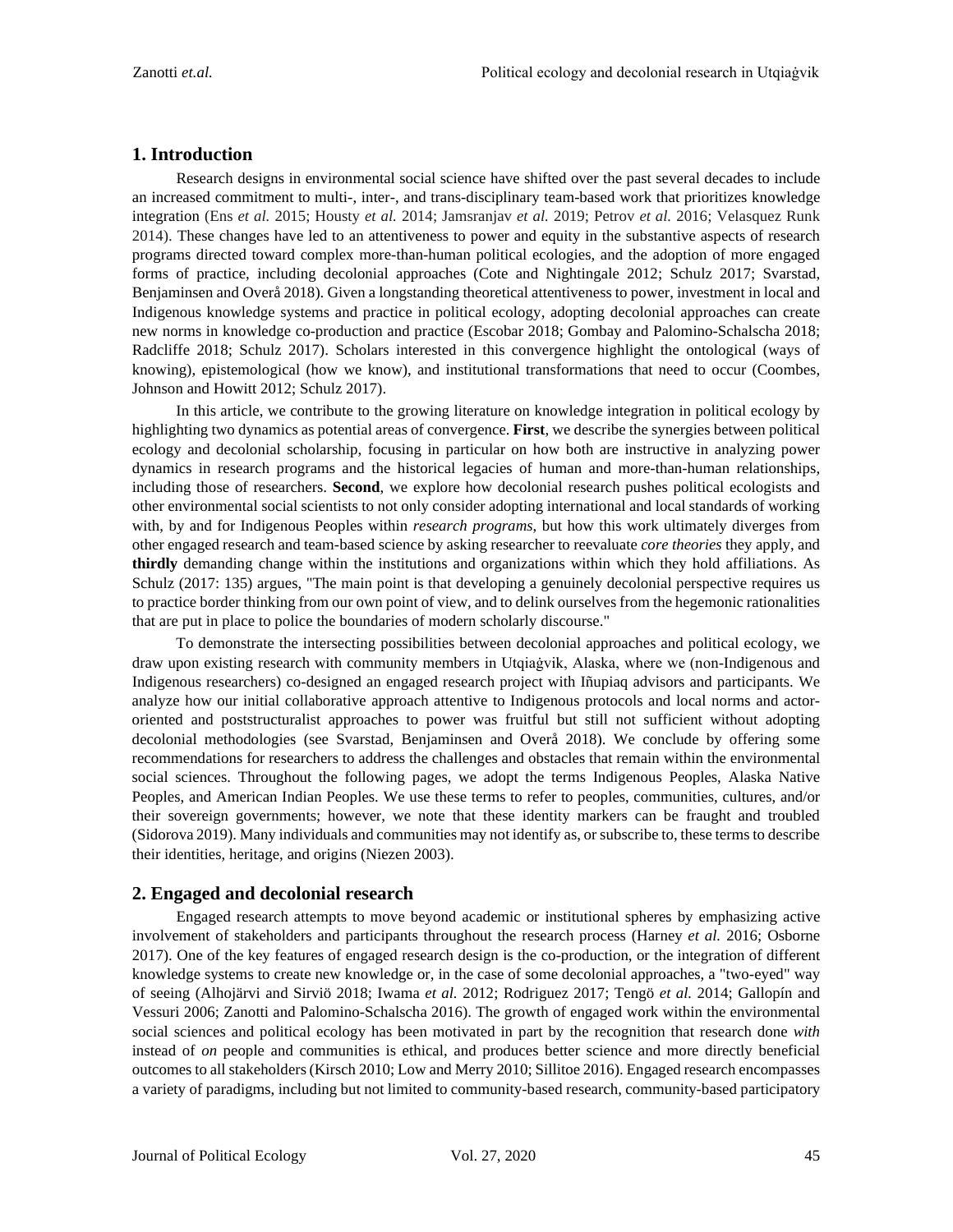research, participatory action research, action research, feminist research, participatory evaluation, and empowerment evaluation (Israel *et al.* 1998).

We suggest that decolonizing research is similar to, but distinct from, other forms of engaged research interested in the co-production of knowledge. Decolonizing research can be broadly defined as work which "privileges Indigenous voices, experiences, knowledge, reflections, and analyses" (Lightfoot 2016: 72) and often includes working with Indigenous paradigms, such as Indigenous cosmologies, worldviews, and philosophies as key *theoretical* frameworks from which to enact decolonial work. Similar to other engaged forms of research, in decolonizing work the control and construction of research goals, methods, and outputs are shared with Indigenous governments, project participants, communities, institutions of higher education, and/or local entities (Tuhiwai Smith 1999, 2014). Yet, unlike other forms of engaged research, decolonial research is not just about giving communities equal decision-making and power-sharing roles as researchers. It is also about using the research project to change dominant rationalities and practices, especially Western scientific paradigms and institutions, including the home institutions of research teams. In academia this has manifested through addressing conflicts of interest, research funding sources, and attentiveness to protocols, such as the National Science Foundation's Principles of Conducting Research in the Arctic. Decolonial research, in this way, requires that researchers address questions of equity, power, and justice, not simply in the substantive aspects of research questions and hypotheses, but making broader impacts on sovereignty and selfdetermination as well (Bohensky and Maru 2011; Low and Merry 2010; Menzies 2015; Muhammad *et al.* 2015).

Decolonial work also prioritizes weaving Indigenous Peoples' forms of knowledge, science, and practice into all facets of the research process, instead of merely incorporating Indigenous knowledges as an extractive or superficially participatory site for data collection and analysis. Because of these distinctions, decolonial researchers have been partners with Indigenous researchers invested in indigenizing research practices to develop ways to recognize knowledge systems and provide guidelines on knowledge co-production, especially given the colonial legacies of practice (Berkes 2012; Barnhardt and Kawagley 2005). Decolonial work shares much with Indigenous methodologies, whose main purpose is "to ensure that research on Indigenous issues is accomplished in a more sympathetic, respectful, and ethically correct fashion from an Indigenous perspective" (Louis 2007: 133).

Despite an increased receptivity to engaged and decolonial methodologies, we argue that there remain significant challenges for political ecologists and environmental social scientists to engage with decolonial research. Notwithstanding these challenges, we suggest that engagement with decolonial methodologies is critical for more inclusive, transformative and ethical science that attends not only to environmental change but also Indigenous Peoples' approaches and responses to that change. For example, decolonial paradigms address and respond to ongoing calls for innovative solutions to address current and historical issues, such as colonization, climate change, mining, and political instability, and to support Indigenous Peoples to do so (Loh and Harman 2005; Maffi and Woodley 2012). We furthermore argue that decolonial paradigms can not only transform how we do political ecology but also deepen transdisciplinary research practice *–* especially expanding the representation of different knowledges through transdisciplinary work with Indigenous Peoples. Lange *et al.* (2012: 27) suggest

..transdisciplinary research needs to comply with the following requirements: (a) focusing on societally relevant problems; (b) enabling mutual learning processes among researchers from different disciplines (from within academia and from other research institutions), as well as actors from outside academia; and (c) aiming at creating knowledge that is solution-oriented, socially robust (e.g. Gibbons 1999), and transferable to both the scientific and societal practice.

We consider political ecology's incorporation of these principles to be critical. This means going beyond dominant interdisciplinary approaches to involve dynamic, heterogeneous knowledges in project conception, framing, and dissemination. This transforms how research is carried out and how research teams integrate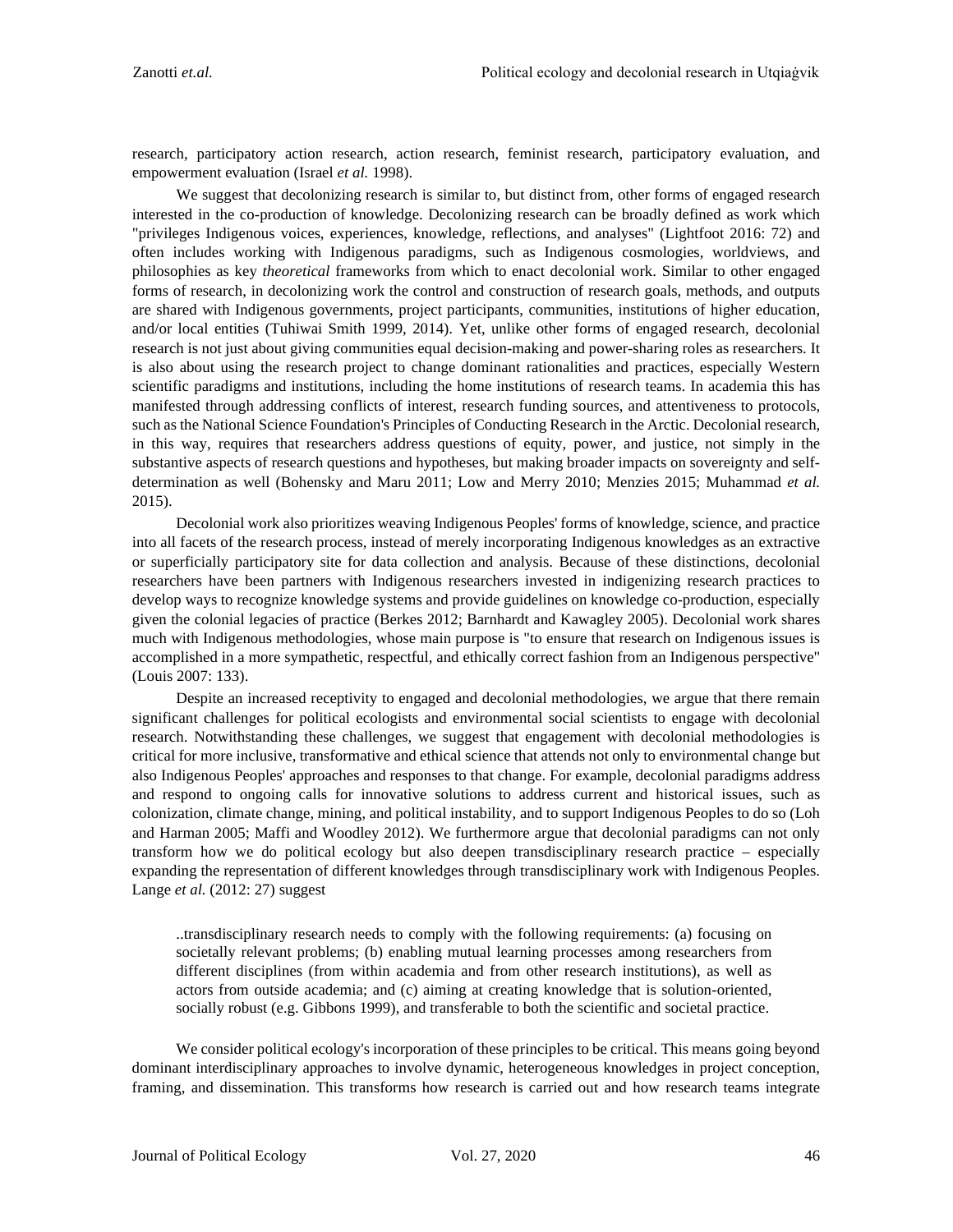knowledge across multiple domains, thereby providing innovative insights on entrenched multi-scalar and historically sedimented socio-environmental problems. An outcome of decolonial approaches is thus to enhance collaborative work by providing guidelines on relationship building and responsibility-sharing in the research process across individual and *institutional* actors as well as *within* theoretical paradigms.

# **3. Decolonial research: features and obstacles**

#### *Legacies of colonial research*

Decolonial research paradigms address the shortcomings of previous research that attempted to represent Indigenous knowledge systems and co-produce knowledge in team-based science. The mistrust, skepticism, and dissatisfaction felt by Indigenous scholars and communities stems from colonial, bureaucratic, and institutional practices that have oppressed, overlooked, and continued to marginalize Indigenous Peoples through structural and organizational power and racism (Nadasdy 2003; Tuhiwai Smith 2014). Features of colonial work include engagement with the "knowledge base of the dominant group in society", in this case Western science, solely benefiting the researcher and researchers' institutions with little exploration or recognition of power and privilege in the research process (Tuhiwai Smith 2012: 178). Other features can include "dehumanizing" research participants, a "top-down" research design model, and romanticizing local or Indigenous collaborators or participants (Raymond 2007; Wrakberg and Granqvist 2014). Limited consideration of community-relevant outputs and impacts are also a feature of conventional science (Larsen and Johnson 2012; McGuirk and O'Neill 2012; Nicholas and Hollowell 2007; Tuhiwai Smith 1999, 2014; Wrakberg and Granqvist 2014). Finally, scholars of Indigenous and related studies suggest most research can be considered as "violence committed against Indigenous lands, bodies, and memory" (Barker 2017: 17), which has serious implications for building researcher-participant trust, producing reliable and valid research programs, and conceptualizing the future of synergistic science that interweaves Western, Indigenous, local, and other forms of knowledges and ways of being together (e.g. see Tengö *et al.* 2014) .

These feelings of mistrust stem from histories of appropriation and dominance, especially of local and Indigenous knowledges, delegitimization of local and Indigenous Peoples' experiences and rights to those knowledges, failure to adequately co-produce and distribute research results, and "a pervasive racism that underscores all of the above" (Mathews and Turner 2017: 197; Agrawal 1995; Simpson 2014). Cultural insensitivity and ignorance of local and Indigenous knowledge systems and ways of being erase participation and collaboration in the process of research and perpetuate the institutions and structures that silence them (Castleden *et al.* 2012a). Scholars, in engaged research across disciplines, have recognized the critical role of researchers and research institutions and entities in transforming these harmful legacies of practice, building trust within and across researcher-participant and community relationships, as well as improving cultural sensitivity and engagement with local and Indigenous knowledge systems (e.g., see Collings 2014). In this sense, a critical approach to theory is insufficient to address these plural legacies of oppression and multiple, interworkings of power within research designs. Indigenous studies and decolonizing research approaches argue that methodological changes are important but insufficient to create the transformative change necessary (Simpson 2017). Researchers need to recognize and remove themselves when they and their teams are uninvited guests onto Indigenous lands; there are different types of labor (emotional, care-based, academic) that are required for research designs that follow Indigenous protocols. These include the time commitment to build trustful relationships, the ability to de-center academic authority to improve transdisciplinary engagement, legitimizing and mainstreaming acceptance of local and Indigenous knowledge systems and epistemologies, and maintaining cultural and intellectual diversity (for example, see Turnbull 2009).

#### *Features of decolonial research*

To promote and maintain cultural and intellectual diversity, decolonial approaches encourage recognizing local and Indigenous values, cosmologies, and frameworks to create new forms of scholarship by formulating research driven by responsibility, respect, and reciprocity (Pualani Louis 2007). Thisincludes going beyond simply adopting principles of practice or collaborative methods, both which remain critical, to also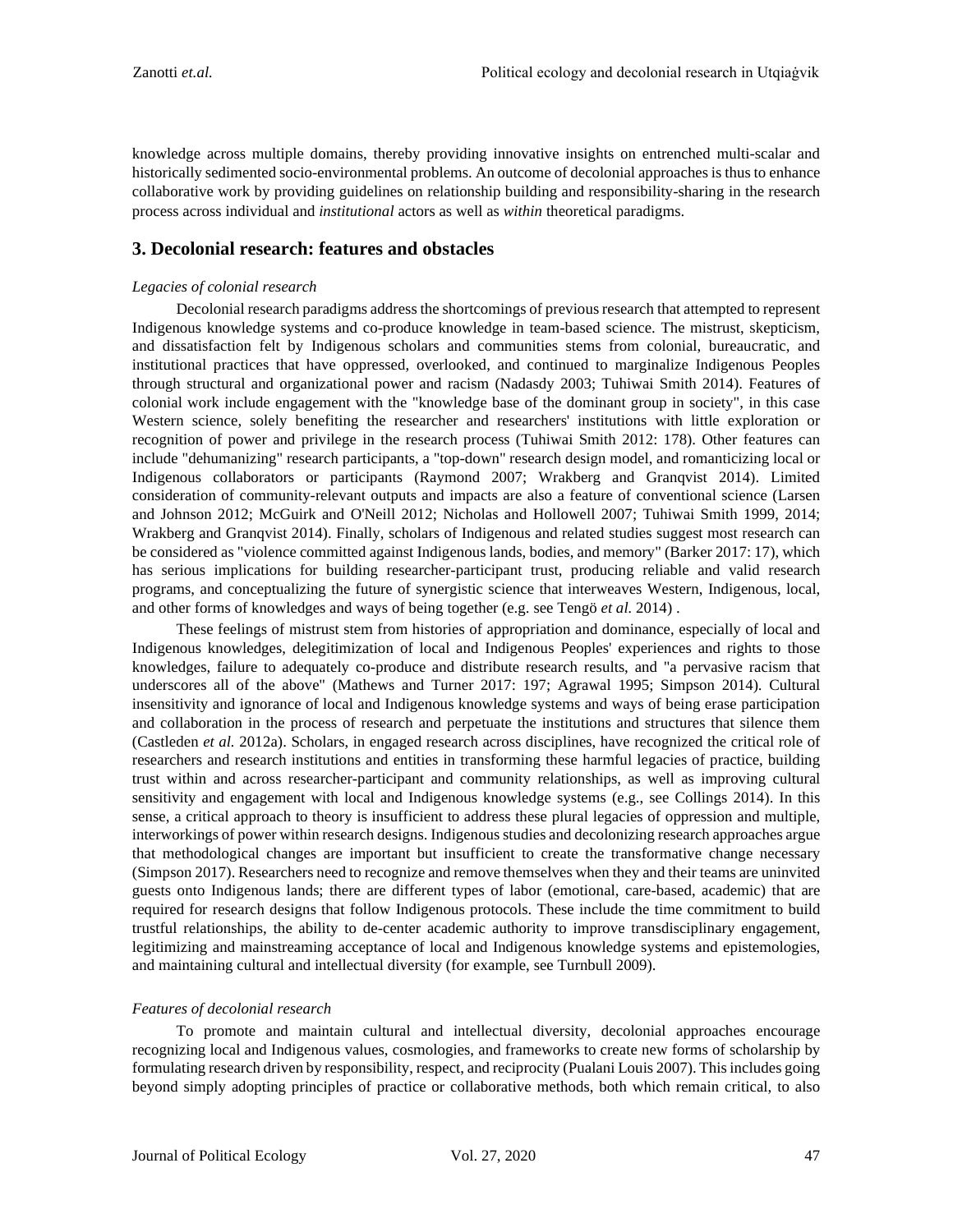*transform the epistemological foundations of project conceptualization to attend to questions of power, epistemic violence, racism, and social justice.* As noted above, co-production dictates that research foments *disciplinary* and *institutional* transformation, for example, building theories that reflect the goals of epistemic sovereignty, self-determination, and Indigenous, collective rights (Haig-Brown 2003; Kovach 2000; Tuhiwai Smith 1999). In the context of Alaska, where our project was based, several examples demonstrate Indigenousled efforts to reshape science and research, including, the Inuit Circumpolar Council-Alaska's food security work (ICC-Alaska 2015), the Collaboratively Harnessing Indigenous Research Principles, Protocols, and Practices (CHIRP3), an effort led by the First Alaskans Institute's Alaska Native Policy Center and the University of Kansas's Center for Indigenous Research, Science and Technology (CHIRP3 forthcoming), and Kawerak Incorporated's work on research processes and Indigenous communities (Raymond-Yakoubian and Raymond-Yakoubian 2017) (Figure 1).



Figure 1: Indigenous-led efforts to shape the research process in Alaska and the Arctic.

These efforts, alongside others, have established key features of engaging in decolonizing research with local communities, but especially with Indigenous Peoples. The **first** is for non-local researchers to learn local histories and research legacies, to spend the time and effort necessary to establish relationships and understand responsibilities, learn local languages, to learn culturally appropriate conduct, and ethical principles of engagement. Once relationships and trust have been built, and approval given for research processes to proceed, residents and local entities should continue to be partners, as desired, in all decision-making phases of the research project: conceiving, designing, implementing, writing, and reporting of research in partnership with communities (Mullins 2011; Tuhiwai Smith 1999). In practice, this means the research agenda is driven by the concerns and questions relevant to and driven by the appropriate local governing and advisory bodies, while the academic or institutional co-researcher often acts as a facilitator (Mistry *et al.* 2015). Further, the establishment of co-learning and trust-centered relationships that require maintenance beyond the life of the research project is necessary — not just formalized, impersonal partnerships (Castleden *et al.* 2012b). Longterm relationships are critical for ensuring research findings are relevant and responsive to participating communities, and ongoing relationships maintain iterative feedbacks as needed.

A **second** feature of decolonial work entails engaging with practical and conceptual strategies to facilitate shared power and decision-making across all facets of team-based research and not just in substantive components of empirical designs. This can include using creative, accessible means of communication, sharing integrated knowledge, and fighting suppression of non-dominant knowledges and ways of being. This broadly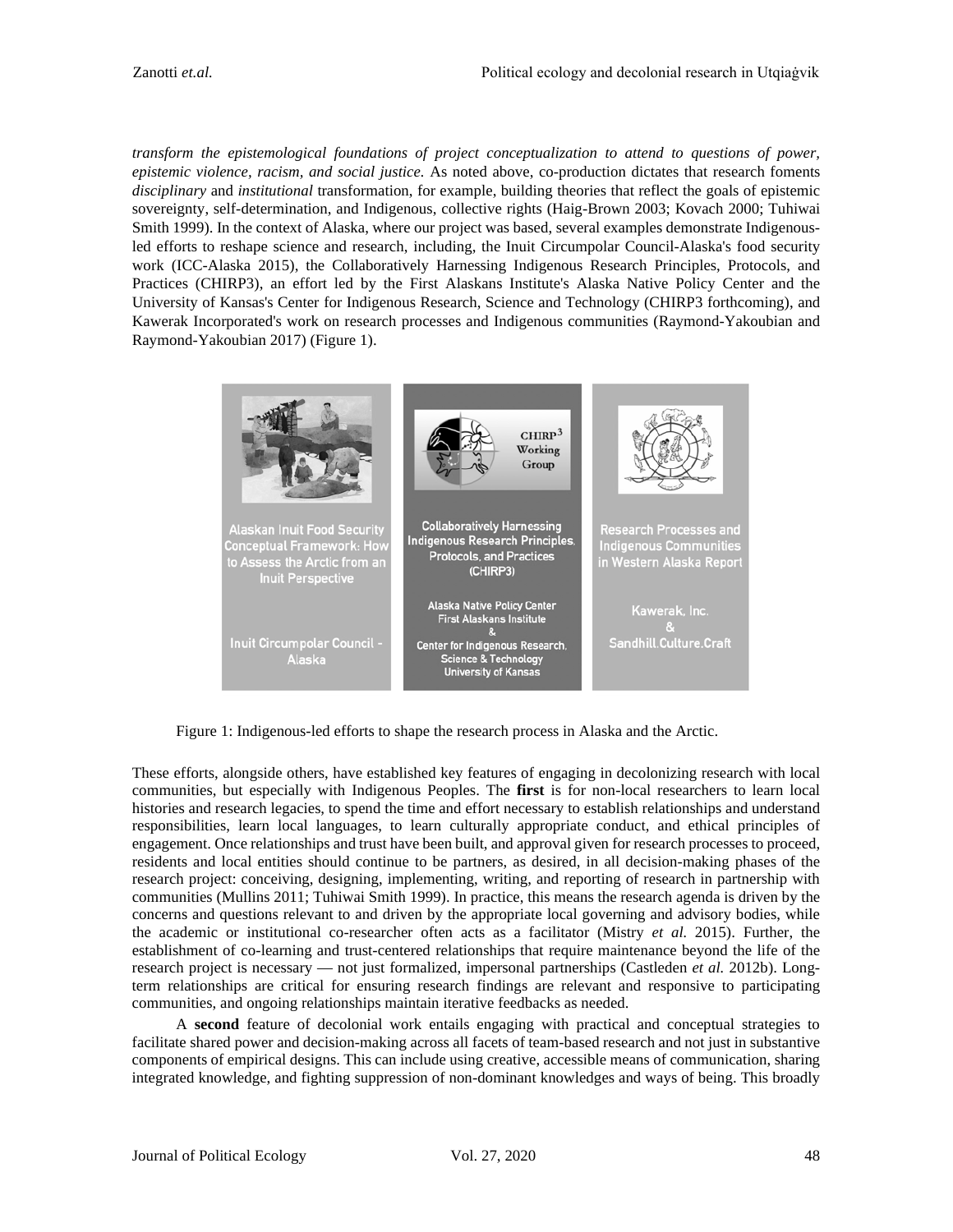means questioning and redefining the power relationships and boundaries between researchers and participants (Koster *et al.* 2012) and for researchers to be reflexive about their roles and power dynamics. By "power" we mean who controls the research process, and the institutions in place that perpetuate dominant power structures and forms of privilege. By "reflexivity" we refer to the "constant awareness, assessment, and reassessment by the researcher of the researcher's own contribution/influence/shaping of … research and the consequent research findings" (Salzman 2002: 806). Thus, practitioners of decolonial methodologies strongly advocate dissolving researcher-participant boundaries and transforming institutional structures that maintain conventional power norms. Decolonizing and Indigenous methodologies seek to directly confront the balance of power through engaging in all facets (e.g., conceptualization, planning, creating, processing, analyzing, preserving, access, reuse) of the life of a research project (Blackstock *et al.* 2015; Muhammad *et al.* 2015). Power-sharing and reflexivity throughout the entire research process mitigates research harms and negative impacts through providing structural mechanisms by which participating communities can co-lead the project from the onset.

A **third** feature of this work is considering agency as a dimension of power within and across the research process. Agency refers to the ability of individual participants and communities to pursue their own agendas and fulfill their own needs within the context of a research project (Allen *et al.* 2014). In this vein, an important task of an engaged researcher is to address their own background and biases, and the roles they play in supporting agency in the research process as well as acknowledging the intersectional and heterogenous relationships within the communities they are working with and for, and between communities and researchers (Isler and Corbie-Smith 2012). Decolonizing methodologies suggest Indigenous scholars fill roles as local "knowledge-bridgers" in this part of the research design process, although, if deemed appropriate by communities, this can be filled by non-Indigenous scholars as well. The goal is to facilitate reflexivity within and across the collaborative research team (Christensen 2012; Johnson *et al.* 2016; Satterfield *et al.* 2013). In this way, agency, as one but critical manifestation of power, further assists with checks and balances within the research process through identifying knowledge-bridgers and keeping co-researchers and collaborators reflexively accountable at all phases (Lang 2012).

#### *Obstacles to decolonial research*

Although there has been much work to advocate for decolonial research designs, several barriers and constraints impede their adoption within dominant paradigms, such as in the North American context the shared ownership of knowledge produced by Indigenous Peoples, the "publish or perish" dogma in academia, and narrowly defined intellectual spaces (Balazs and Morello-Frosch 2013; Rodriguez 2017). However, some of the more prominent barriers are institutional. Shared ownership of knowledge produced by Indigenous Peoples—for example, in the form of memorandums of understanding, collaborative writing processes, or research contracts—is a goal which most engaged disciplines aim for, yet institutional structures, such as university contracts offices, may not be open to considering how to translate their institutional standards into collaborative agreements (Friedman Ross *et al.* 2010). Shrinking institutional budgets and competitive grant funding environments tend to frame extended, engaged research programs, whether they are collaborative, participatory, or decolonial as excessive, time-consuming, or worse, as frivolous (Friedman Ross *et al.* 2010). Research institutes and Indigenous Peoples have responded to these challenges by, for example, offering guidelines or exercising authority in data sharing, as in the case of the Indigenous Wellness Research Institute's data use agreements or code of ethics and integrity templates.

On a departmental and disciplinary scale, the "publish or perish" dogma (i.e., build up personal or institutional status through publication of peer-reviewed articles and books) that is tied to tenure and promotion processes provides limited spaces for co-authorship to emerge, or sharing results in ways that might have impacts beyond an academic community—although this is changing with new norms in team-based science and transdisciplinary work. Western science and social science norms also dictate timelines that force researchers to produce knowledge in forms that are recognizable by peer communities (e.g., journal articles, written reports, conference presentations) within expected timeframes that often make decolonial research—including establishing relationships, building trust, developing equitable and participatory research designs, and cogenerating knowledge—in conflict with institutional structures and "temporal fit" (Armitage *et al.* 2012). Some grants can accommodate re-prioritizing deliverables (e.g., community-driven outcomes achieved before manuscripts are published) and often community outcomes can be described in ways to conform to professional development norms, while at the same time retaining their contributions to peer communities.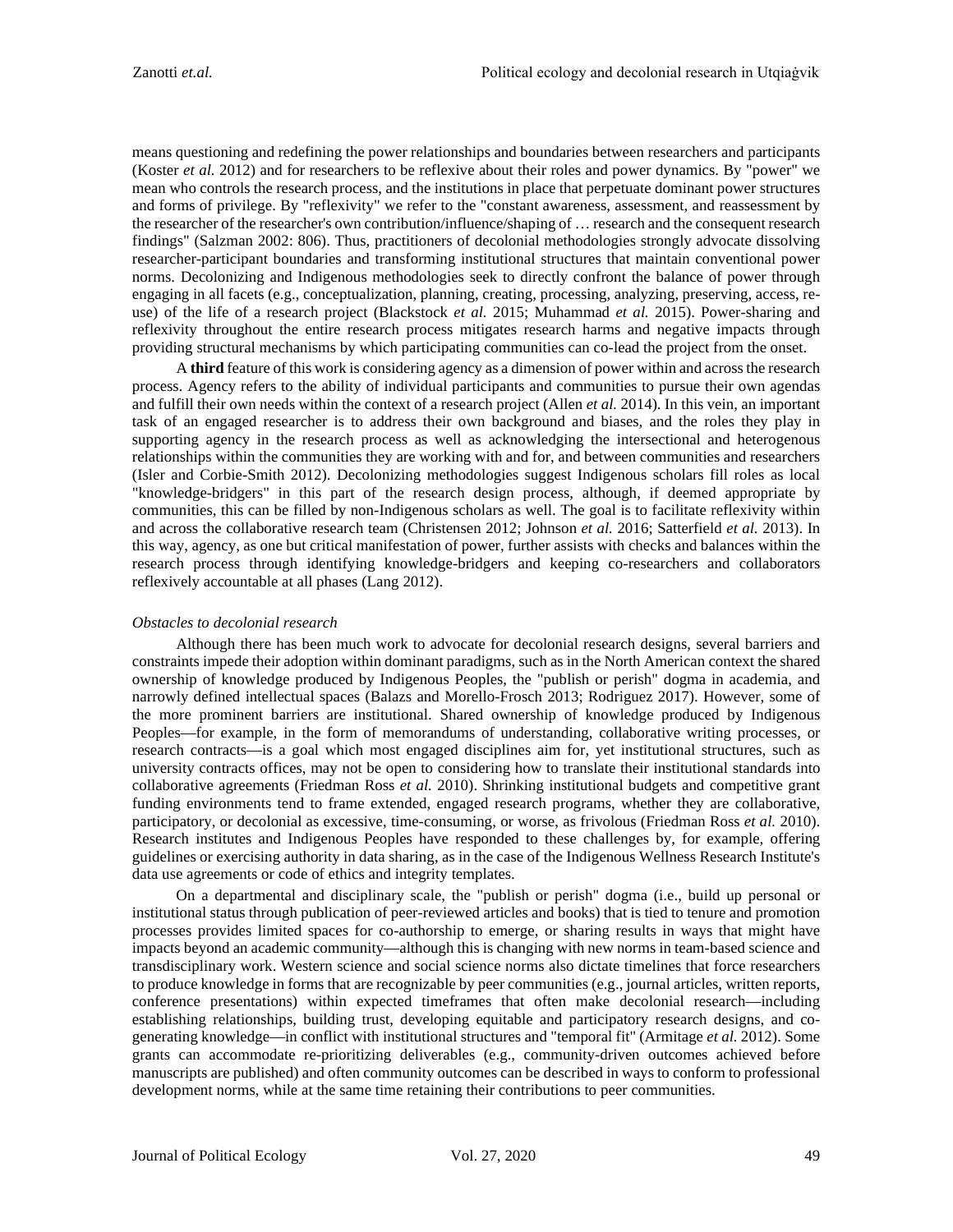Finally, narrowly defined intellectual spaces (e.g., university campuses, professional organizations, symposia) pigeonhole research and force it to conform to existing paradigms rather than providing engagement spaces that might be broadly accessible to project participants or co-production possibilities (Blodgett *et al.* 2011; Castleden *et al.* 2012a). Certain disciplines, such as anthropology, have suggested guidelines for promotion and tenure that include applied work (see Khanna *et al.* 2008). In some spaces, decolonial and Indigenous ways are being attached to success measures, for example, in academic measures of success for Maori scholars in Aotearoa/New Zealand (Sutherland 2018: 149). There are also teaching strategies emerging, for example in Aotearoa, to make sure indigenizing and decolonial principles are used in university settings (Louie *et al.* 2017). Similarly, while political ecologists have been attentive to outward facing forms of public engagement and policy-based scholarship, work could be furthered to change institutional norms to practice a more radical and decolonial political ecology. Here we find an important intervention is to adopt decolonial approaches to political ecological work.

### **4. Leadership and strength in Utqiaġvik**

The project analyzed here is a long-term (currently ten years) collaborative and engaged ethnographic project that set out to understand strength and well-being in times of change, and to focus on the pathways that women, men, and families forged to live well in Utqiaġvik, Alaska. As a research team composed of three non-Indigenous and non-local researchers, one Indigenous non-local researcher, and one local non-Indigenous researcher, we asked in what ways could our work contribute, if at all, to addressing collective well-being? We found decolonial paradigms which prioritized engagement with local Elders, advisors, and project participants as critical to shaping and determining how and in what way we could respond to this question and our resulting practice. Importantly, decolonial paradigms demanded that we consider engagement as central to the work but also be willing to question Western paradigmatic social science *theoretical* frameworks and academic *institutional* practices within which our work was embedded. Without this lens, our work would have yielded collaborative or engaged outputs but would not have achieved the co-production necessary to move toward *transforming* theory, method, and practice in order to cultivated transdisciplinary research teams.

#### *Formulating an engaged research design*

The origins of this project began in 2009 and emerged out of conversations that project team members had with local leaders while conducting other work in Utqiaġvik (e.g., Carothers *et al.* 2019; Cotton 2012). This prior research engagement in the community revealed tensions about non-local research and negative legacies of researcher activities. These reflections brought us to a several-year long process of working with local leaders in Utqiaġvik to develop a collaborative project to explore local priorities for research, the stories community members wanted to tell, and if there were appropriate and ethical ways for us as non-Indigenous and non-locals to contribute.

Utqiaġvik is the largest community (4,212 people) and the regional hub of the North Slope region of Alaska, and home to Iñupiaq peoples (60.5% of the community identifies as Alaska Native) (U.S. Census 2010). Leaders we spoke with during our previous research and initial visits to shape this project commented that the longstanding and rich history of men's and women's roles in contributing to Iñupiaq livelihoods were recognized locally, but that these positive stories of leadership needed more attention and amplification outside of the local region for better representation. While some local leaders are well-known outside the region (for example for leadership during the Indigenous land claims struggle, and with political and economic administration of the large North Slope Borough and the Arctic Slope Regional Corporation), everyday leadership, particularly of women, is less visible. Also, advisors discussed that while the multi-generational trauma that persists in Indigenous communities in settler states (see Napoleon 1996 for example) was an important context within which to situate our research, like all research, they directed us to focus on collecting stories of leadership and strength. That is, our community partners wanted us to focus on collecting stories of what makes their community well, not what makes it unwell. Based on these recommendations, we subsequently co-generated project whose focus, scale, and scope were tailored to these community's interests in highlighting stories of leadership and strength across generations, and with external audiences. Initially we also connected these topics to questions about how to support Utqiaġvik-based resilience strategies in response to climate change.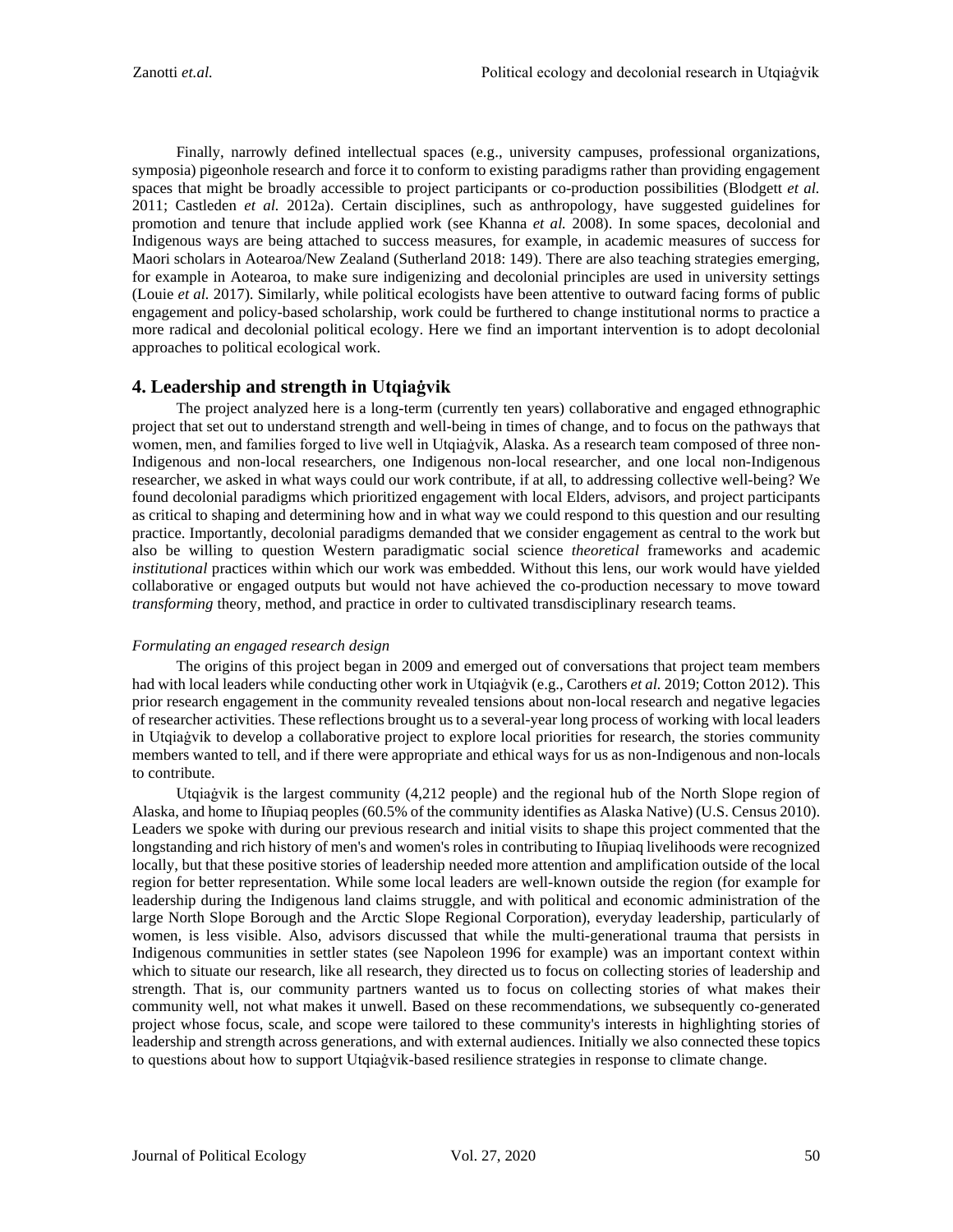In this process, we learned that what we viewed as an engaged political ecology-focused research design had severe shortcomings with a restricted focus on Western science concepts of sustainability, resilience, and climate change. In addition, it did not always attend to power and privilege within and across research teams, even though this was a key feature of empirical aspects of the work. To confront these shortcomings, we drew further on the theoretical and methodological frames of decolonial research as well as already-established principles and protocols for working with Indigenous Peoples in the Arctic. We continued to work with local leaders who assisted with co-producing this project to identify a set of Iñupiaq advisors who agreed to serve in an advisory capacity for the project. We (the project team with Iñupiaq advisors) developed a set of guiding questions for the work, including:

- How do recent shifts in local livelihoods reshape discourses and practices on what it means to be a leader in changing times?
- What are the linkages between women's and men's leadership and strength and collective well-being?
- To what extent have recent shifts in local livelihoods impacted the ability of women and men to nurture diversity and create opportunities for self-organization and self-determination?

We initially drew upon engaged research approaches through:

- 1) attending to the research process, especially the way in which was it was embedded in researcher legacies in the region;
- 2) engaging with project advisors and local research participants from Utqiaġvik to guide, inform, and co-design research;
- 3) spending time in place and participating in local life;
- 4) critically evaluating the methodological foundations of this work;
- 5) recruiting and training graduate students with different identities and backgrounds than our own who would bring diversity to the academic arm of the project team;
- 6) seeking to co-produce outcomes relevant to the community and the multiple stakeholders involved in the project.

We also anticipated that relationship-building would be central, rather than peripheral to the research. Local participants, advisors, and institutions were part of all phases of the research life cycle and the impacts of the work were carefully considered with research participants and local entities. Furthermore, in the process, we were aware that as we were co-creating the project, we were doing so within Western-initiated research paradigms, although, as described below, we sought to challenge these. And while the topics of the work itself came from the community, the systems in which we were operating, for example, the research design and funding process, was structurally organized to privilege the university-based researchers, and not the local advisors.

As the project unfolded, different ways of knowing and co-producing knowledge became critical, and while we were unable to fully adopt a decolonial research design, which we describe more in detail below, we quickly and deeply integrated some of the features of decolonial practices by directly confronting ontological and epistemological assumptions of work, researcher roles, and institutional constraints. We benefited from ongoing conversations with local leaders but also the guiding literature and practice-based experience coming out of Indigenous-led approaches to promote Indigenous paradigms, to recraft collaborative, community-based work or promoting decolonial research designs (CHIRP3 nd; ICC-Alaska 2015, Raymond-Yakoubian and Raymond-Yakoubian 2017). Finally, we were especially interested in integrating an analysis of power to better approach how more recent and ongoing processes of colonialism, including those embedded in higher education, support or challenge community strength, leadership, and well-being (Figure 2).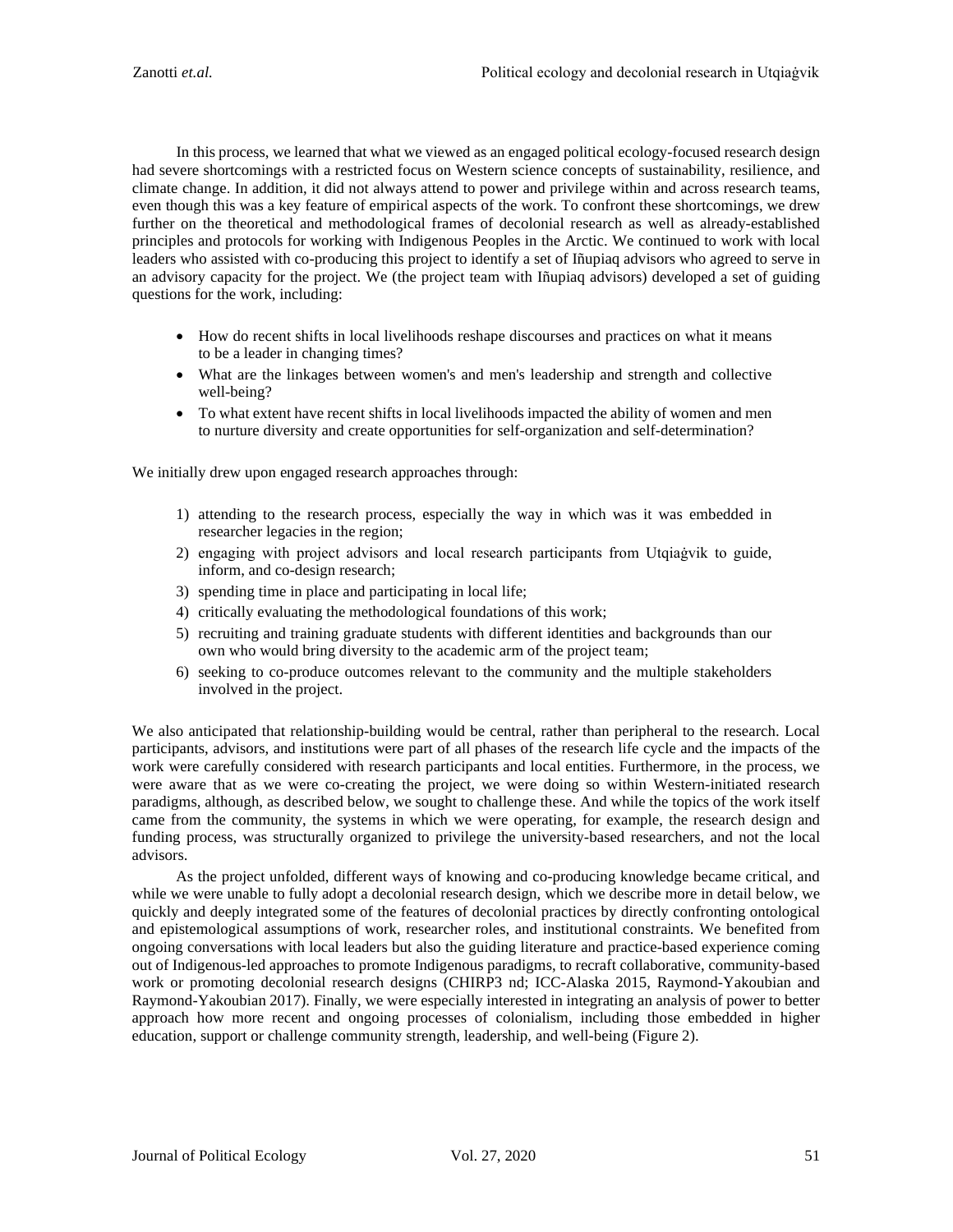| Phase 1                         |                                                                                                              |
|---------------------------------|--------------------------------------------------------------------------------------------------------------|
| $\bullet$                       | Discussions with community leaders                                                                           |
| $\bullet$                       | Identification of project theme                                                                              |
| $\bullet$                       | Identification of initial theories                                                                           |
| $\bullet$                       | Application to funding sources                                                                               |
| $\bullet$                       | Time spent in community, talking with people, and learning the landscapes                                    |
| Phase 2                         |                                                                                                              |
| $\bullet$                       | Project refinement meetings with community leaders and local institutions                                    |
| $\bullet$                       | Recruitment of non-Indigenous and Indigenous graduate team members                                           |
| $\bullet$                       | Creation of local Iñupiaq advisory board                                                                     |
| ٠                               | Writing project summary including our funding sources and team personal and professional biographies         |
| $\bullet$                       | Creation of project communication plan, including biannual communication reports to institutional            |
|                                 | partners and project website easily accessible in low-speed internet environment                             |
| $\bullet$                       | Discussions of relevant project output formats                                                               |
| $\bullet$                       | Time spent in community, talking with people, and learning the landscapes                                    |
| Phase 3                         |                                                                                                              |
| $\bullet$                       | Commencement of archival research that documented stories of strength in local newspaper, the Arctic         |
|                                 | Sounder                                                                                                      |
| ٠                               | Piloting interview questions and refining questions based on advisory board feedback                         |
| $\bullet$                       | Time spent in community, talking with people, and learning the landscapes                                    |
| $\bullet$                       | Finalizing an initial report on possible project output formats and gaining feedback from project advisors   |
| $\bullet$                       | Co-participating with local leader in an environmental justice workshop                                      |
| $\bullet$                       | Disseminating project reports and eliciting ongoing feedback in person and online                            |
| Phase 4                         |                                                                                                              |
| $\bullet$                       | Finalizing interview questions and interviewing recommended participants in the community                    |
| $\bullet$                       | Finalizing Arctic Sounder archiving                                                                          |
| $\bullet$                       | Adopting Iñupiat Values and Iñupiaq Learning Framework as key theoretical orientations of work               |
| $\bullet$                       | Preliminary creation of mock-ups of digital outputs, including e-book and website                            |
| $\bullet$                       | Participation in Iñupiat Values and Land Use Camp                                                            |
| $\bullet$                       | Time spent in community, talking with people, and learning the landscapes                                    |
| $\bullet$                       | Disseminating project reports and eliciting ongoing feedback in person and online                            |
| Phase 5                         |                                                                                                              |
| $\bullet$                       | Transcript review and follow-up with project participants                                                    |
| ٠                               | Preliminary review of interviews and feedback for theme selection                                            |
| $\bullet$                       | Selection of report and website as final products with relevant multimedia components, partnering with       |
|                                 | local institutions on photo selection, translation of key quotes into Iñupiaq, and finalization of key areas |
|                                 | to represent                                                                                                 |
|                                 | Disseminating project reports and eliciting ongoing feedback in person and online                            |
| Phase 6                         |                                                                                                              |
| $\bullet$                       | Depositing transcripts at the Iñupiaq Heritage Center                                                        |
| $\bullet$                       | Depositing story archive and database at the local library                                                   |
| $\bullet$                       | Finalizing and publishing website and related productions                                                    |
| $\bullet$                       | Development of other publications                                                                            |
| Phase 7 (ongoing relationships) |                                                                                                              |
| $\bullet$                       | Maintaining personal and community relations (lifelong)                                                      |
| $\bullet$                       | Recruiting of Inupiaq and other Indigenous students into degree programs and research                        |
| $\bullet$                       | Hosting co-production workshop Utqiagvik with Indigenous partners (2021)                                     |
| $\bullet$                       | Continued work on institutional change                                                                       |
| $\bullet$                       | Working with partners to identify new spaces for future collaborations                                       |

Figure 2: Project design and phases.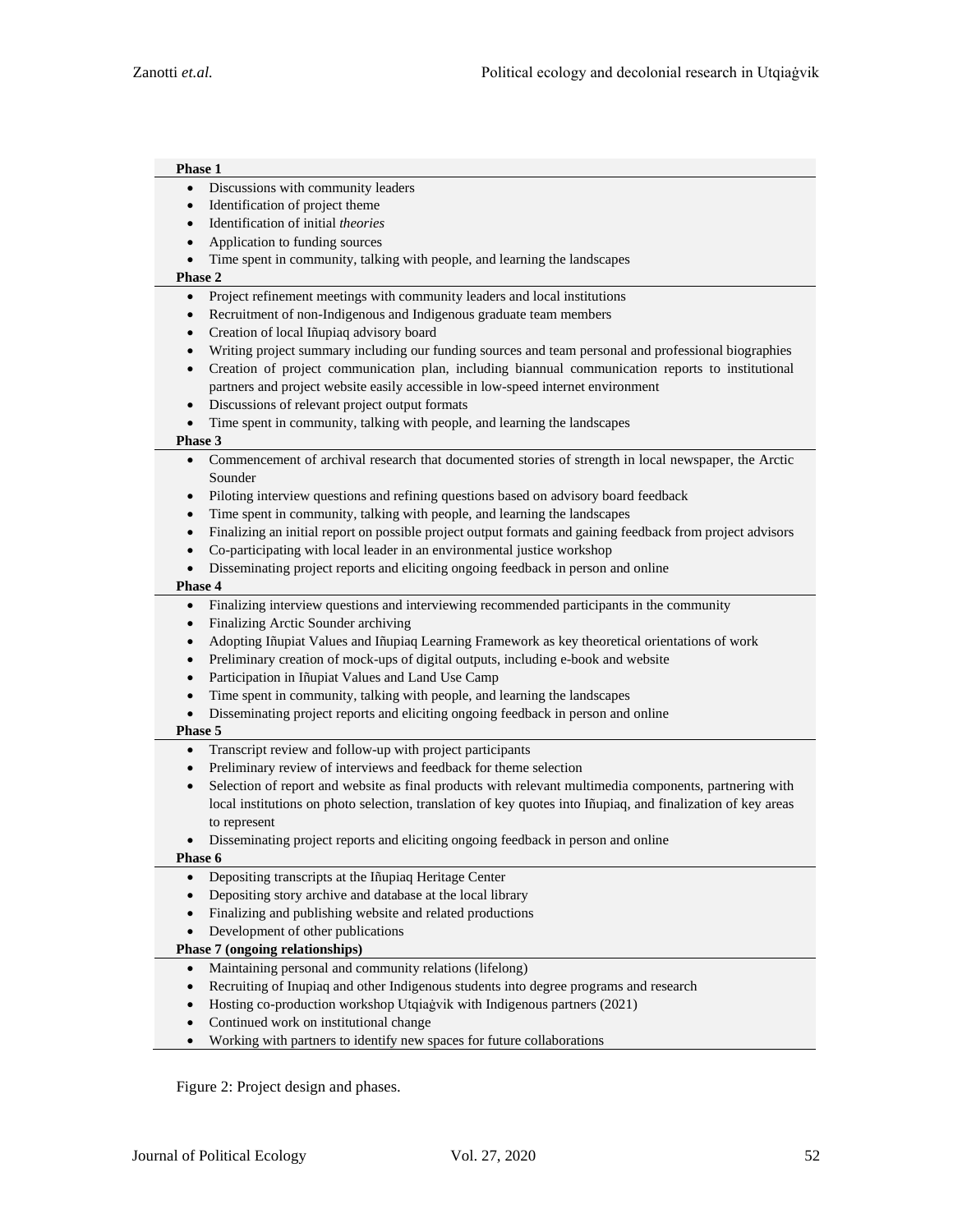Research itself was a topic of considerable discussion. One of the most important things we learned from the community of Utqiaġvik was a reflection on outside researchers. As non-Indigenous and Indigenous researchers from two non-local universities, we repeatedly heard general critiques about the research process as tied to colonialism; a finding which also resonates strongly in the decolonial and engaged research literature (Tuhiwai Smith 1999, 2014). Community members shared stories of unethical scientists, agency censorship, and mistreatment and exploitation of local people (e.g., see Foulks 1989). We also learned about historical legacies in the community that were sources of trauma, such as boarding school experiences, prohibition of spiritually central singing, dancing, and drumming, and restrictions on or prohibition of subsistence activities (e.g., the "Duck In" of 1961, International Whaling Commission restrictions in the 1970s), Western-propertied notions of land, medical testing without consent, huge changes that accompanied oil and gas development and extraction, and general regulatory and bureaucratic governance of their lands and peoples that have challenged local communities and institutions (e.g., see Barnhardt and Kawagley 2010; Hensley 2009; Napoleon 1996). These historical and ongoing challenges were disruptive to many community members, and in many ways, research was, and continues to be part of, this extractive landscape of trauma. For example, two participants explained:

But there's a lot of, the past traumas with our community with the boarding schools and the people having to move away from their communities to go to the boarding schools, losing their language, not being able to speak their language because of having to move away and coming back and not feeling part of their community because they were away from their community and coming back and feeling as an outsider because they weren't part of their community. And all of the Alaska Native traumas from the BIA [Bureau of Indian Affairs] days. So that's some of the historical traumas of the general Alaska, some of what Alaska Natives have had to deal with. And they are continually healing with that, that piece.

Cause right now I think we're in a state where we still, we're still functioning through colonized brains and minds. That to me, is real critical and at this point in our history, I think we're moving towards getting beyond that hump through acknowledgement of our past, of our history, through acknowledging that we indeed have the answers within ourselves and can make decisions on our own rather than thinking in terms of, through the lenses of dependence on the government, or whoever, in order to be able to function as communities, as a society. Yeah, and it's not necessarily a men or a women thing, it's a people thing.

We not only became more aware of the historical legacies of researcher-community relationships but also initiatives, such as the North Slope Science Initiative and the Western-Indigenous science partnerships at the North Slope Borough, that sought to break down the barriers between researchers and community members and move toward knowledge co-production. As we were told of the traumatic and more recent positive legacies of research in the community, we were directed to make several additional considerations to the research design, including to be clear about who we were (beyond our professional titles) and why we were committed to conducting research in Utqiaġvik, our funding sources, and to prioritize community-relevant outputs in addition to standard academic reports and publications. Moreover, resources for travel for project team members to Utqiaġvik were substantial; and this project would benefit the residents of Utqiaġvik more directly if we were able to allocate more of those resources to project advisors, participants, and outputs.

Moreover, decolonizing research programs that honored Iñupiat values and cosmologies were promising for healing and future well-being. As a result, to formulate work that supported relationship-building and addressed previous injustices, we increasingly drew upon decolonial research designs, specifically participatory, Indigenous feminist, and critical feminist frameworks (Goeman and Denetdale 2009; Leach 1992, 1994) to address the concerns that were raised by the community about the procedural and substantive aspects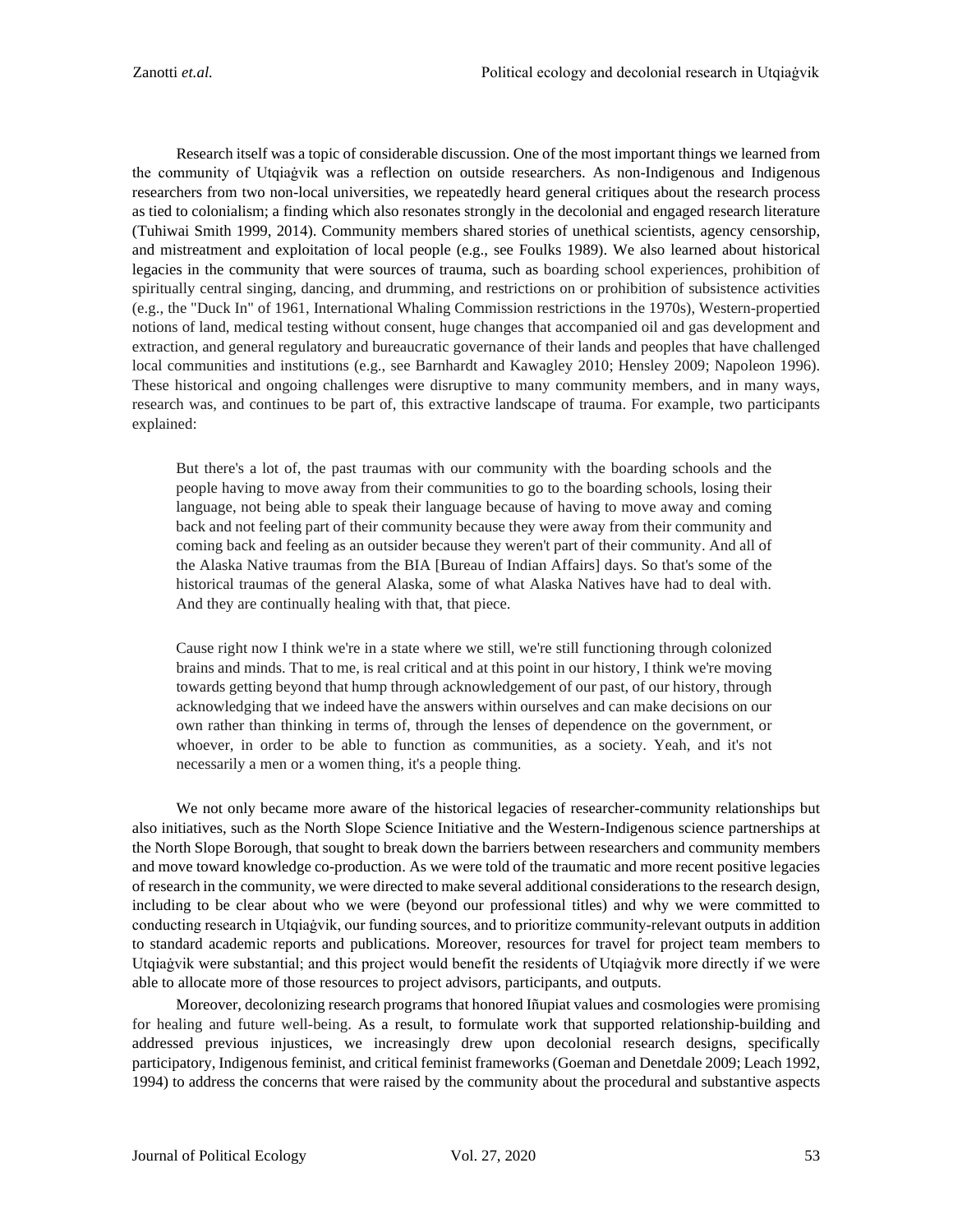of this work. For example, the community was concerned that while the research focus on leadership and strength was beneficial, leaders we spoke with were worried that research results would not be accessible to residents or relevant to their youth. Other project members we consulted with wanted regular communication lines open in order to make sure open and continuous dialogue was taking place.

Part of our transdisciplinary work thus included engaging with various institutions and entities in the village for formal or informal endorsements, co-production and design, as well as for ongoing communication, feedback and advice. The Native Village of Barrow Iñupiat Traditional Government, Iñupiat Community of the Arctic Slope (ICAS), and the North Slope Borough (NSB) provide regional or tribal governance oversight of research projects in the area. We spoke with each of these entities but worked the most closely with the Native Village of Barrow Iñupiat Traditional Government. We received endorsements from important organizations in the community, such as the Barrow Whaling Captain's Association and the Alaska Eskimo Whaling Commission. The North Slope Borough (NSB) Department of Wildlife Management has been a model of employing Alaska Native and American Indian and non-Indigenous researchers to implement and carry out wildlife and natural resource management initiatives and research on the North Slope, and we talked with their staff throughout this process, although we did not have a formal affiliation with the office. Furthermore, the Iñupiat Language and Heritage Commission (IHLC) has long supervised and supported humanistic and social science projects focused on cultural heritage and other efforts, and we actively presented at and engaged with members of the IHLC throughout all phases of the project.

Utgiaġvik also currently hosts the only tribal college in Alaska, IIisaġvik College. The North Slope Borough K-12 educational system headquarters is in Utqiaġvik, and it integrated the Inupiaq Learning Framework (ILF) into its K-12 curriculum in 2010 (Figure 3, also see Figure 4 for Our Iñupiat Values). We regularly reached out to these two institutions and engaged with the ILF as we co-developed the project, interview questions, and co-designed outputs. The ILF encompasses different components of the Iñupiaq world, as Rainey Nasġraq Hopson notes: "The Environment, the Community, History, and Individual—pieces in the blanket that are needed to carry and elevate an individual to success" (Hopson, quoted in Harcharek and Rexford 2015: 22). The goal of the framework is for the "reader and teachers [to] understand how the Iñupiat 'come to know' in order to grasp the complexity of the ILF, understand the reference points in which the knowledge is rooted, and philosophically align teaching and learning to the Iñupiat worldview" (Harcharek and Rexford 2015: 17). These local insights and support from working with these institutions and the ILF program assisted in answering some larger questions that Arctic researchers are interested in, such as the well-being of Alaska Native Peoples, and it also answered questions relevant to the community about highlighting stories of strength and leadership, in a context where research and dominant narratives about their peoples and communities often position the communities as victims of change or in need of adaptation without first examining broader historical or structural issues that have impacted the community. With each of these entities we attended meetings, provided biannual reports on research progress, and met with key individuals in these institutions during the pre-planning, research, and post-research phases of the project. We spoke with these partners about community-relevant outputs to integrate decolonial research.

Many leaders within the organizations we consulted with talked about how sharing research reports, while appreciated and critical, did little for their interest in engaging youth or different generations in the research process. For example, one participant shared:

The youth are the most important asset a family has. If they're not trained properly, they will not succeed in the Iñupiaq way of life. You know, they might not succeed that way but they can succeed in another way. Because we're ever evolving. We're getting so culturalized, we're so Westernized. It's not a bad thing. It's—to a certain extent of your knowledge it is a good thing. It hurts, but it is a good thing. And realistically, if the world was to come to some culture kind of a stop, people that have the knowledge of the Iñupiaq way of life will survive.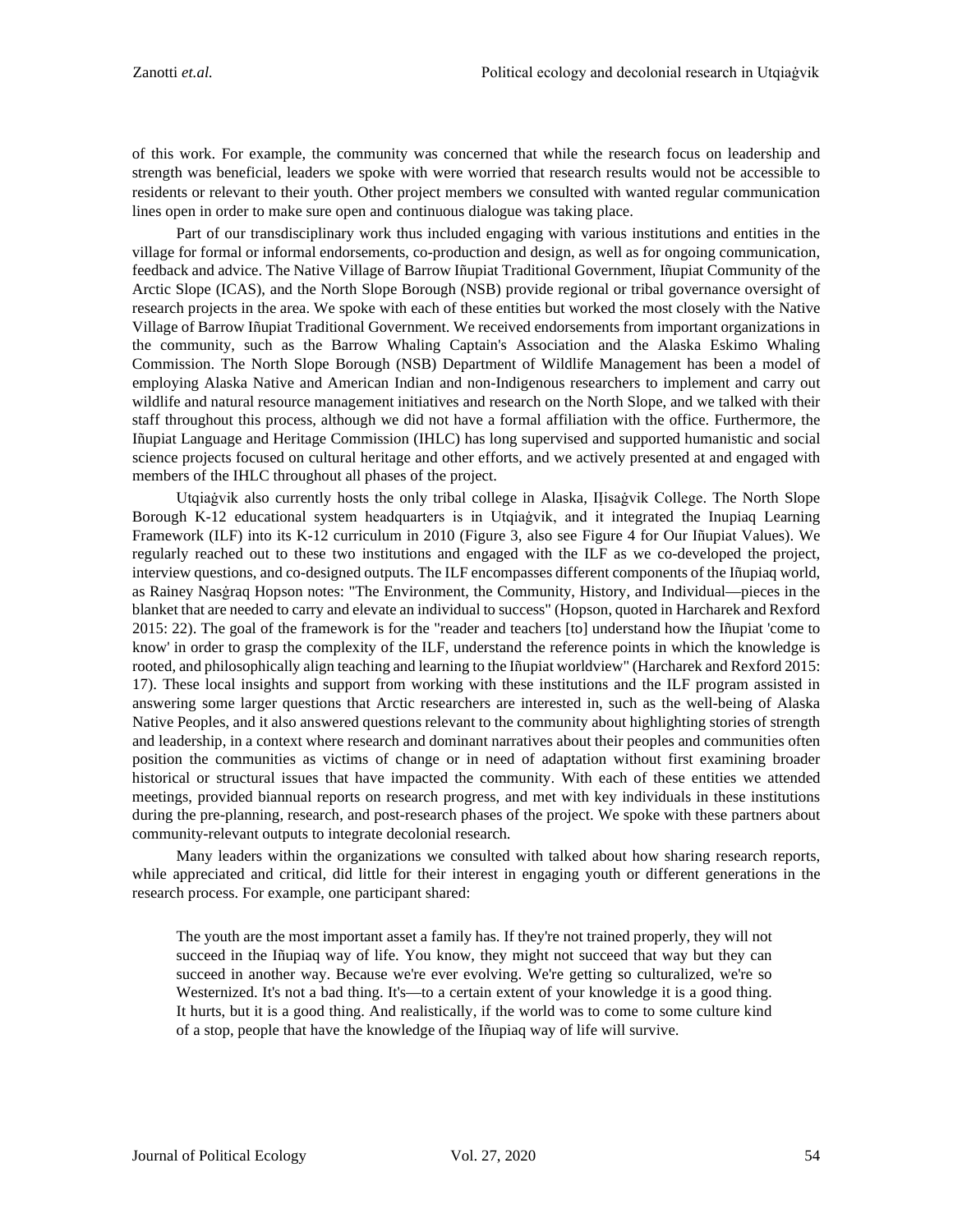

Figure 3. The Iñupiaq Learning Framework. Image Source: [https://www.locallearningnetwork.org/journal-of-folklore-and](https://www.locallearningnetwork.org/journal-of-folklore-and-education/current-and-past-issues/jfe-vol-5-2018/journal-of-folklore-and-education-volume-5-issue-1/supporting-inupiaq-arts-and-education)[education/current-and-past-issues/jfe-vol-5-2018/journal-of-folklore-and-education-volume-5](https://www.locallearningnetwork.org/journal-of-folklore-and-education/current-and-past-issues/jfe-vol-5-2018/journal-of-folklore-and-education-volume-5-issue-1/supporting-inupiaq-arts-and-education) [issue-1/supporting-inupiaq-arts-and-education](https://www.locallearningnetwork.org/journal-of-folklore-and-education/current-and-past-issues/jfe-vol-5-2018/journal-of-folklore-and-education-volume-5-issue-1/supporting-inupiaq-arts-and-education)

Based then on local input and the wide range of programs and efforts already in the area that were proposed, documentary films, interactive e-books or magazines, a dynamic or static website, multimedia blogs, radio shows, and curricular materials, we initially sought to pursue a documentary film as one of the outputs. However, we failed to secure funding and through discussions, later identified a website as the best platform to highlight stories of strength, leadership, and healing. For example, participants continually reaffirmed the importance of creating different spaces for engagement:

My father, he always told me to pass on what I know and what I have learned. So that (younger people) can know how to scrape the skins to make them into mukluks. Or the other day, someone put on Facebook, "I wanna make my parka into a packing parka, what do I do?" I was going to answer but some else did already. You just add onto the sides. And so, so to me, what I have learned from my mother and father and some uncles you have to pass them on and that way my grandchildren can know how to do it if and when I pass.

The website was cited by many of our advisors as serving a similar function – a digital repository where educators in the K-12 North Slope Borough of Education System could consult and also a site that celebrates the pride and strength of the community. Engaged research, thus, can fall short if it doesn't involve decolonializing approach, particularly outputs that connect with institutional change.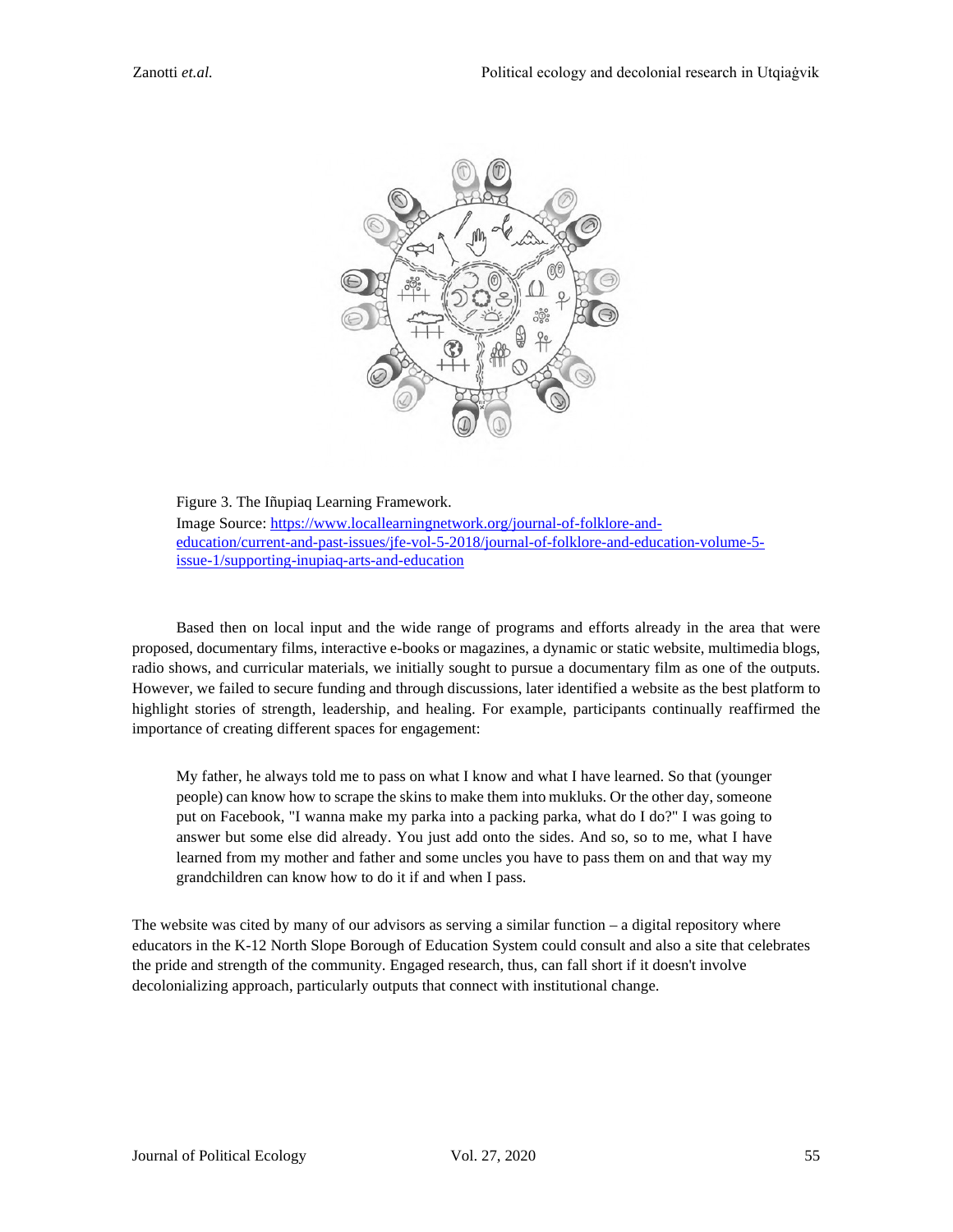

Figure 4: Our Iñupiat Values. Image Source: [http://www.north-slope.org/your](http://www.north-slope.org/your-government/mayors-office/healthy-communities-initiative)[government/mayors-office/healthy-communities-initiative](http://www.north-slope.org/your-government/mayors-office/healthy-communities-initiative)

# **5. Producing engaged research**

As we followed the protocol for decolonized collaboration and shared agency in the research process, we sought to better address time burdens and provide compensation, monetary or otherwise that respected local social organization and expectations. Compensation structures were set up in consultation with local advisors to be appropriate for the time spent working with the project team. As a response to these initial phases, which took place over three years, we finalized a project team composed of local Iñupiaq advisors who provided critical feedback on the project as it progressed. The advisors, who represented different generations in the community, mostly identified as Elders, and had a range of formal and informal positions within the community. The advisors we consulted were very busy either engaging in professional work, care work, subsistence work or a combination of all three. This gave us even more reason to co-design a research topic that was of relevance and interest to the leaders and community, yet generated questions for us about the burden/benefit of researchers in communities. We also sought to financially compensate them for their time spent on the project, to address the time burdens of the work. Although we had secured funds for this, local norms and duty overlap meant most of our advisors did not accept compensation due to their professional positions. Moreover, while we initially imagined that this advisory team would meet as a group, project advisors preferred to advise us individually on a one on one basis as well as to remain anonymous. Thus, advisors gave usfeedback on all phases of the research design, including recommendations for project participants, piloting and refinement of research questions and project reports, and feedback on community outputs. Finally, we built a research team composed of two graduate students, one from each participant institution, with cultural backgrounds different than our own (Iñupiaq and Asian American) and sought to engage local research assistants (one local non-Iñupiaq resident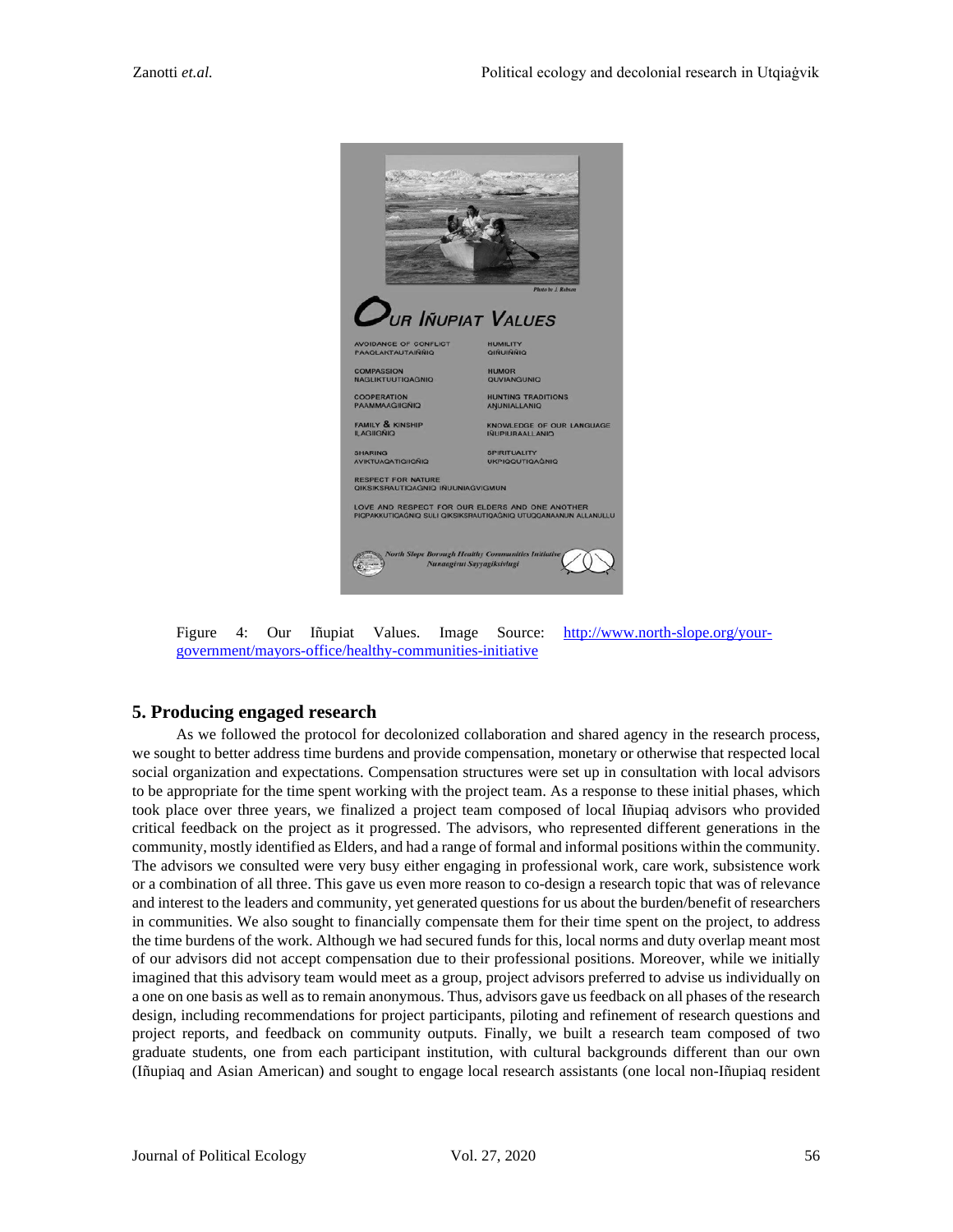became a member of our research team). Through this process, research team members' intersectional identities were amplified differently, depending on the context in which we found ourselves.

Ultimately, we relied on participant observation and semi-directed interviews as a final research protocol (Suri 2011). Arriving at these methods also highlighted the need to build in protocols to address the emotions and traumatic memories that may arise. We conducted semi-directed interviews with knowledgeable women and men from different generations to explore the domains of leadership, strength, healing, and change. We initially had a twenty-two-question semi-structured interview that covered the domains of everyday practices, work histories, educational histories, subsistence engagement, and attitudes about challenges, changes, and benefits to the community, which we framed as part of a feminist political ecology framework. We saw it as intersecting with sustainability science and resilience literature. From the feedback from project advisors, we reduced the questions to ten, with greater engagement the ILF's approach to knowing, specifically drawing upon themes in the ILF "quilt" to focus on leadership, strength, and healing rather than resilience and sustainability. For example, we fine-tuned our challenges questions to ask about what makes the participant proud about the community and what things are especially important to community life. We also did not anticipate the emotional and difficult nature of conversations around strength and healing that occurred. This prompted us to educate our research team in how to best support participants during hard moments of interviews, how to give participants space to pause or stop the interview, and how to address the emotional imprints left long after the interview had ended. It also drove home the emotional legacies of research with communities.

In-depth interviews provided a substantive corpus of stories about local lives, which is fundamental to understanding women's and men's perspectives and practices regarding well-being. We also worked with a small subset of women who were willing to share their stories with us over multiple conversations and gave us permission to participate in some of their daily activities (Schneider 2002). Simultaneously, we sought to identify previous stories of leadership and strength in locally-relevant media outputs. We worked with the local Tuzzy Library to identify these stories from print and digital copies of the local newspaper, *The Arctic Sounder*. As only a portion of the newspaper was digital, this media analysis sought to further highlight stories of strength by generating a digital archive of *Arctic Sounder* stories since its inception.

The guidance of project advisors, with whom we regularly maintained contact, provided iterative feedback on all stages of the project. Following decolonized protocols and the primacy given to the agency of local people, we completed 32 formal interviews with 31 research participants. We conducted a multiple stage follow-up process with participants so they had an opportunity to review, edit, and finalize their transcripts, and to prepare the transcripts and audio for submission to the Iñupiat Heritage Center, which is part of the IHLC. Relevant to the processual aspects of our design, we received feedback from local participants stating that our previous engagements with the community have provided an important space for women and men to gather and discuss their concerns. We have also provided information for several local organizations and other institutions interested in documenting women's and men's contributions to maintaining community values and well-being. We archived audio files and interview transcripts with the Iñupiat Heritage Center for local and public access (for those participants who wanted to archive their materials).

As research unfolded, as relevant to decolonizing approaches, we prioritized the completion of community project outputs, including a website with highlights of our results and links to further resources; a final project report, written for the community; archives of interviews at the Iñupiat Heritage Center; and the database of leadership and strength stories from *The Arctic Sounder*. In this way, we hoped that the results of the work would reach a wide variety of audiences, which was a main goal of the community, and that the process of research would invite collaboration at all phases of the project. We also hoped that the decision to incorporate the ILF in our research framework would enable the team to theoretically and methodologically ask questions about building transdisciplinary partnership and the associated co-production of knowledge, relationship building within decolonial research contexts, and questions about power within the research team.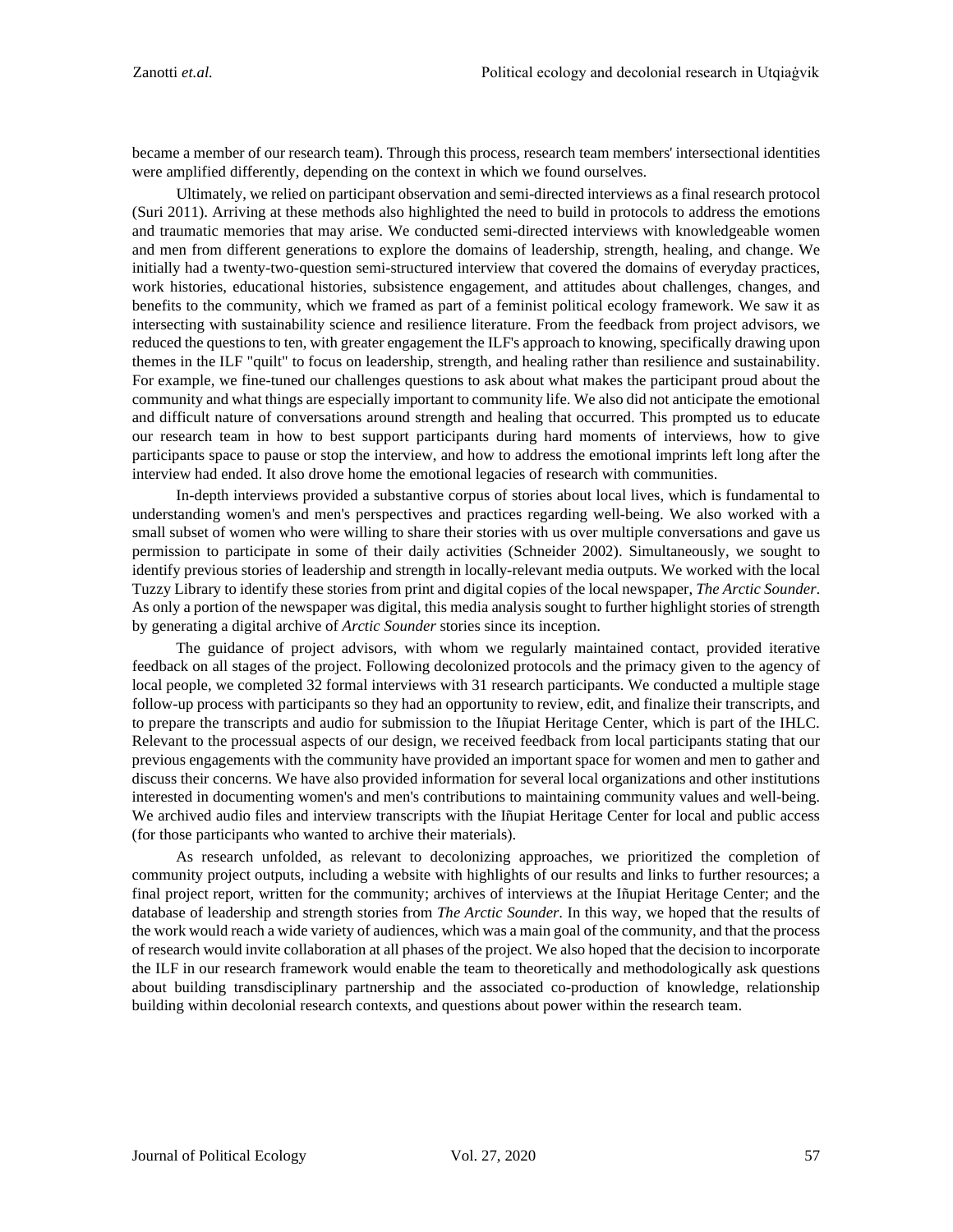## **6. Discussion**

During the project, many challenges to integrating a decolonial research design within a political ecology framework surfaced. One of the most pronounced was the limitations of prominent paradigms in the environmental social sciences in not just addressing the substantive aspects of power and equity in the research process, but to extend that lens to epistemic norms, research teams, and institutional contexts (e.g. political ecology, sustainability science, resilience, and socio-ecological systems). Political ecology, resilience approaches, and sustainability science were questioned by local leaders who saw these paradigms as limitations to co-producing knowledge in *transdisciplinary* contexts. This manifested directly when project advisors and local leaders evaluated the normative assumptions of dominant frameworks and paradigms that positioned their peoples and communities without drawing attention to underlying structural considerations. For example, some highlighted that living well and healing are key to community life but they were concerned with how and in what way these were prioritized in a resilience framework that may not account for historical legacies of settler colonialism. Or in political ecological work that might consider their desires for well-being as another discursive strategy rather than as a fundamental difference in epistemologies. For example, here are two responses from participants that highlight stories of strength and ongoing commitments to local worldviews for future-making, instead of reliance on Western-derived notions of resilience or sustainability, that can overlook colonial histories and present-day practices:

That we can stand up. And that we can make our own decisions. We have the answers within us. It's reclaiming that, that is inside and being able to do that makes me most, I mean it'sso humbling at the same time. I don't know if the word proud does it…It just exudes this goodness. Not pride, this arrogant stuff, but these feelings of good, goodness.

The value of our way of life is going to be a mainstay for the generations to come, regardless of what happens. The unity it gives to each village is beyond many, many places in the world and it's not something that can come from anywhere. It has to come from us.

Based on this feedback we combined engaged and decolonial methods with decolonial approaches to our theoretical framework that adjust for these concerns. We were able to highlight and approach those topics that were key to the community long-term survival and get these stories out to a wider audience via the website and newspaper. Had such a decolonized approach not been taken, the project would have continued to use more mainstream frameworks without adjustment, such as political ecology and resilience theory, to better understand the social and cultural factors of leadership and strength (Berkes 2004). Originally, in focusing on underrepresented social and cultural factors of resilience, we hoped to co-create community-relevant materials for local heritage and curriculum building initiatives.

As project participants questioned these dominant understandings of resilience they encouraged us to engage more explicitly with Indigenous paradigms and Indigenous scholars to frame the project, including those within the community, such as the work of Battiste (2011), Battiste and Youngblood (2000) and Harcharek and Rexford (2015). Community members also directed us to consider the normative and moral dimensions of these same frameworks—which do not adequately recognize unjust historical contexts, embody Iñupiat worldviews, or promote equitable outcomes (see Cote and Nightingale 2012, Ingalls and Stedman 2016). Thus, for many participants, the initial framing of the work as connected to resilience were entrenched in Western science. Instead, many community members noted Iñupiat Values and the Iñupiaq Learning Framework are more appropriate ways to approach the questions we were asking, thus challenging our participatory design to interface with Indigenous norms of practice, methodologically but substantively. We turned to decolonial frameworks and extended our political ecology approaches to power to guide us as we started to work with the ILF as per our participant and advisor suggestions. For example, one participant stressed the role of the ILF in thinking through Elder-youth interactions and its role in the school curriculum: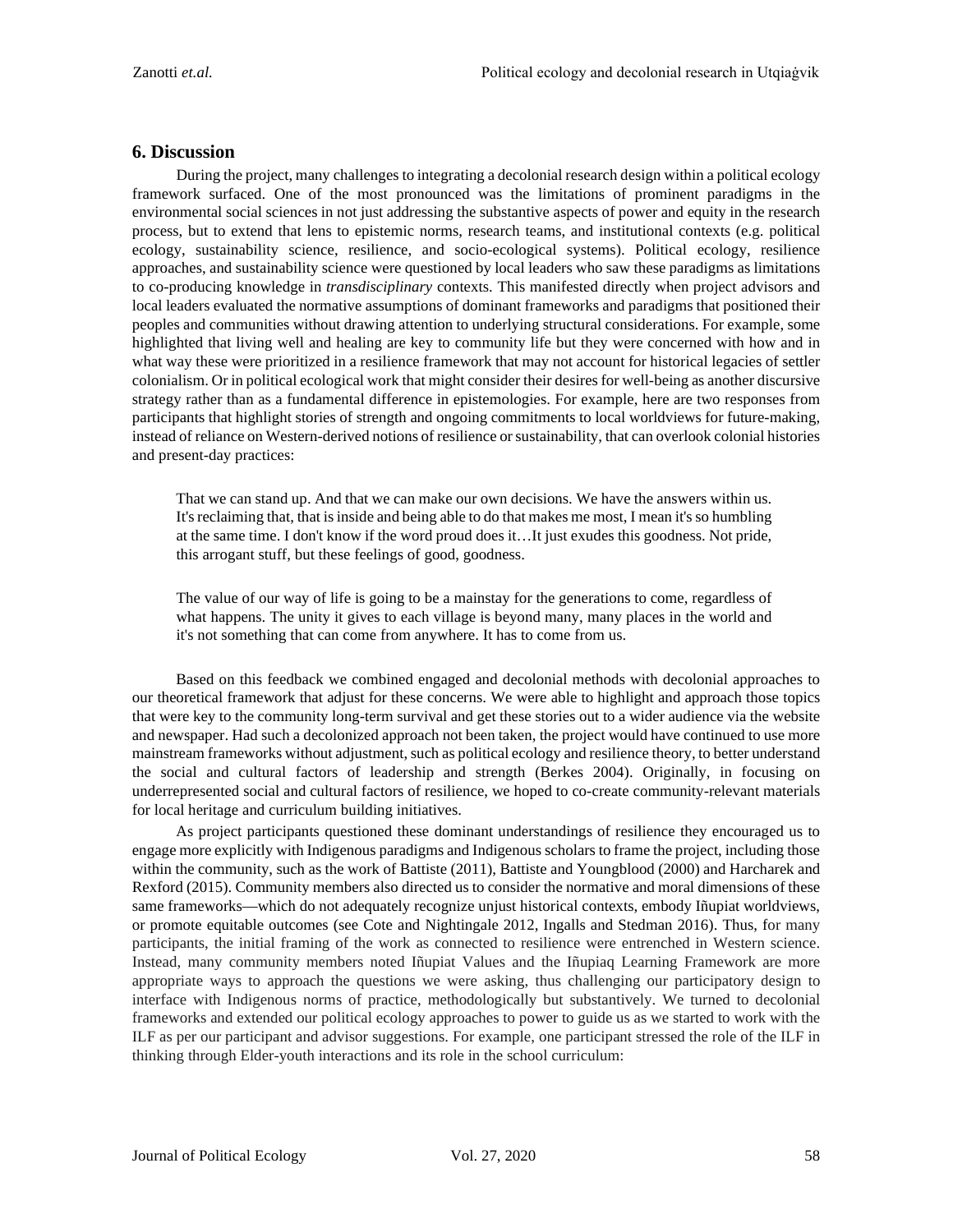And so it really causes me to wonder how the role of the Elders is going to be perceived…So I'm trying to think, 'what is my role going to be as an Elder?'…We have in the Iñupiaq Learning Framework, we honor our Elders and we have performance expectations that relate to the Elders and having respect for them. We're working with kids to have them thinking about what the role of the Elder is. And so I'm feeling like hope is not lost because at least in the curriculum work that we're doing, we're acknowledging that we have to thinking about that, elderhood. We'll see where we are in 10 or 20 years.

Toward the end of this work, even the lens of gender became questioned, as one Iñupiaq leader shared that in an Iñupiaq worldview and language (with no gender pronouns) this frame may not be the most appropriate. She suggested that researchers at the very outset of a research question or a project be very careful not to offer framing ideas or concepts, but rather discuss with local leaders the best way to approach questions of interest, and local people can help supply the framework that best works with those questions. Participants stressed that cultural continuity, honoring different generations, and supporting family and community are preferred pathways to self-determined futures, instead of "sustainable" or "resilient" ones based on Western notions of sustainability or resilience that were built without engaging with Indigenous paradigms.

In alignment with the decolonial research literature encompassing institutional change where it is necessary for more inclusive research practices, project participants also commented on the incongruity between academic timelines and local ones. They also highlighted weaknesses in adopting conventional environmental social science frameworks, such as political ecology, without examining new theory-building possibilities or privilege operation within research teams. These comments strongly resonated with decolonial and engaged research literature, and we also found severe institutional constraints to this work that affected our relationshipbuilding, especially connected to mismatched spatio-temporal dimensions of practice. We repeatedly heard discussions of participant burden and research fatigue among participants. In collaborative work where participants are asked to be heavily involved in all phases of a research project, especially ones carried out in the summer months dominated by harvest activities and an increased intensity in community life and work (e.g., whaling festivities), these burdens seemed particularly high. Because of our commitments to our home institutions of higher education (classes during the academic year) and funding, we were unable to spend considerable amounts of time in the community outside of the summer months, although we made short trips during the fall, spring, and winter months. One solution to this is to creatively work within, or advocate for shifting, institutional structures and funding calls so that spatial and temporal fits can be better aligned with local and Indigenous community needs.

Since the project started in 2009, minimally, we maintained a presence in Utqiaġvik each year to the close of formal data collection in 2017 and we also sought to foster and maintain relationships through submitted reports, phone calls, e-mail communication, and opportunistic visits. The graduate students on our team could spend more time in Utqiaġvik and enjoyed two summer stays as well as per an advisor's recommendation, participation in the Iḷisaġvik College's Land Use and Values Camp. However, the institutional constraints of such work also demand that non-local researchers consider the role they take in a research project and the extent to which they carry out work in areas where they have had sustained but limited engagement.

This raises important questions about integration of decolonial approaches into political ecology frameworks. In the engagement literature there are several examples of ways in which research team members can take on different roles to support community goals, which do align with political ecology. For example, researchers can take on the role of a facilitator, allied other, knowledge-bridger, or broker in the research process (Christensen 2012; Johnson *et al.* 2016; Satterfield *et al.* 2013). These roles point to a shift in how academic researchers consider themselves, far from the "expert" that seeks to provide "services" to the community; instead academic researchers and research teams can take on roles that contribute to broader academic, institutional and paradigmatic changes and seek to develop processes that continue to enhance the capacities and capabilities of all involved in the research process. One important lesson revealed to us in this project, was the deep importance of including local Indigenous youth as part of our project. While we made attempts to do so, we were ultimately unsuccessful. Making this a priority for future research designs is one way of addressing this in future work.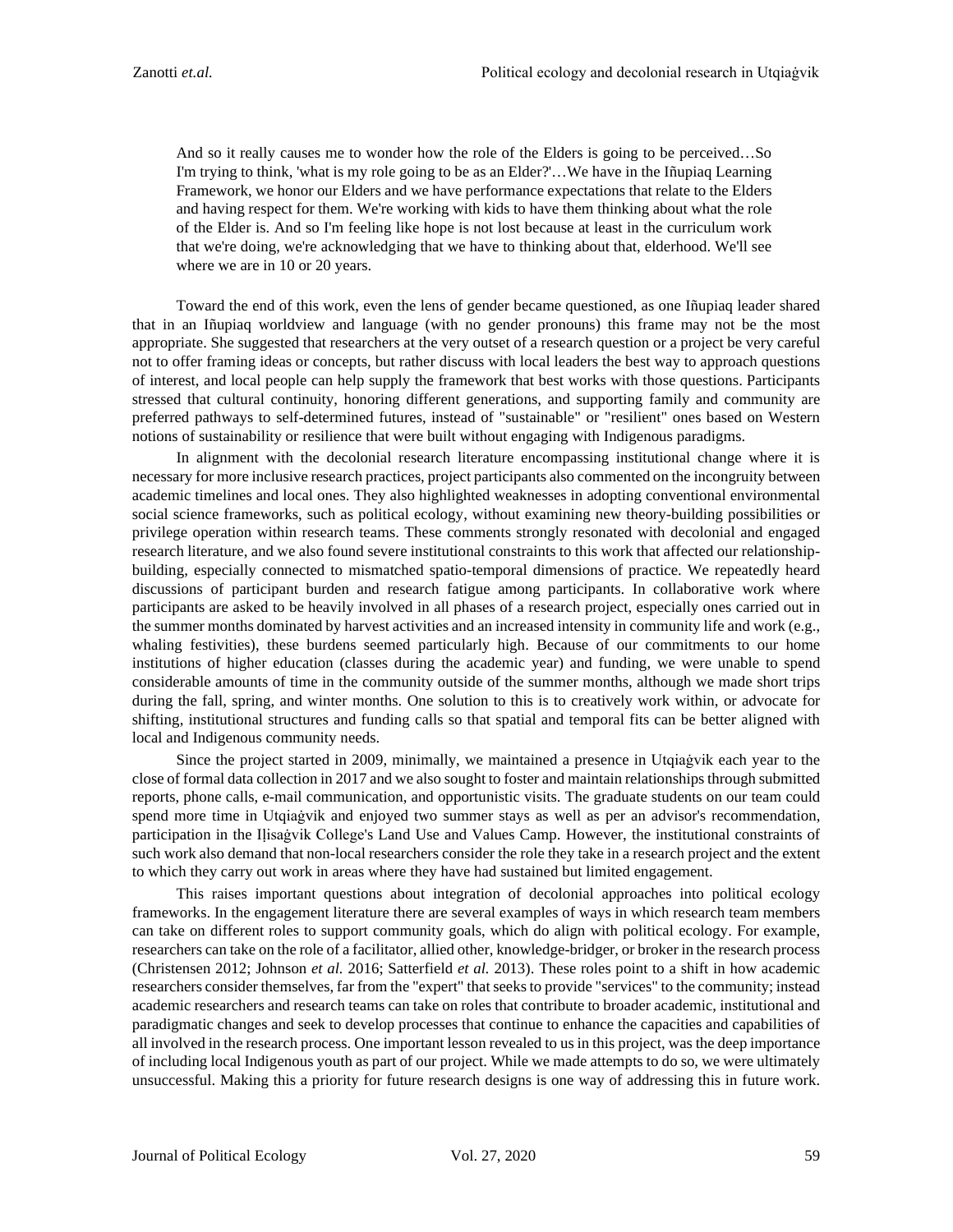Our team was deeply strengthened by the inclusion of an Iñupiaq graduate student. As the next generation of Indigenous scholars are trained in Indigenous or Western institutions and continue to take lead of research processes, then the real shifts to the Indigenous-led visions of decolonial scholarship take hold (e.g., Tuhiwai-Smith 2014; Wilson 2008). In addition to considering new substantive formulations of the project, we also had to identify the institutional constraints that prevented us from completely addressing perceived and actual incongruities between different temporal cycles.

We sought to address questions of power and agency to transform practice at institutions of higher education and in the broader public, and here there were integrative possibilities for how a political ecological framework attentive to asymmetrical power relationships could guide praxis. We shared insights and scholarship from community members in different policy and academic spaces. We worked with community members to participate in relevant workshops, for example environmental justice and resource co-management workshops held at our local institutions and at the 2016 World Conservation Congress to help break down community-academic barriers. Some of the issues that were voiced at this event by community members talked about the distributional, procedural, and recognitional challenges to obtain justice and see positive change. On a more intimate scale, the selected semi-structured interview format provided an interactive space for interviewees to guide the direction that their response would take, and participants could answer or expand on whichever portion of the interview seemed the most relevant and appropriate. Moreover, the research questions themselves were suggested by local community member reviewers.

Throughout this process, we identified ways in which an integrated political ecology and decolonial research design can support efforts for self-determination, and question power relationships within a research team. and, while highlighting. Key hurdles in integrating collaborative and decolonizing approaches included institutional and epistemological barriers. Although we implemented a decolonized research design in the project and sought to integrate theoretical insights from decolonial research, we quickly learned how some of these were off-balance with community perspectives, drawing attention to further barriers in fully adopting decolonial paradigms (e.g., Tuck and Yang 2012). Yet, had this reflexivity and shift to a decolonial paradigm not occurred, we would have ended up unintentionally emphasizing or theoretically framing the results in ways that moved away from, rather than supported, the Indigenous communities' objectives. Nevertheless, institutional barriers and funding constraints make it difficult to align engaged research designs with decolonial methodologies, suggesting that one of the main streams of investment in transdisciplinary approaches is continuing to develop team-based compositions that include more than academic partners.

# **7. Conclusion**

Environmental social science researchers and political ecologists can play a role in adopting decolonial theorizing and practice, to facilitate the co-production of transdisciplinary research that addresses how to sustain well-being and self-determination for future generations. In this article, we have emphasized that carrying out decolonial research designs are distinct from other forms of engaged research and are an important future direction in the environmental social sciences. While political ecologists have been slow to pick up decolonial paradigms, the core focus on power in political ecology as well as longstanding engagement with non-Western and more-than-human knowledges makes the attributes of this framework potentially compatible with determining integrative possibilities with decolonial frameworks.

One of the major challenges in doing this type of work for non-Indigenous scholars is foremost a willingness to recognize *power* in the research process; this necessitates an acknowledgment of adopting approaches that recognize indigenous knowledges, and requires addressing how to co-produce, cross-fertilize, or integrate these diverse forms of practicing scholarship (*theory* and methodology) (Eigenbrode *et al.* 2007). Engaged scholarship is often described as addressing the ontological, epistemological, and philosophical dimensions of producing and co-producing knowledge (Moon and Blackman 2014). Researchers and institutions of higher education can uphold dominant discourses; they also are key to disrupting normative agendas and forging transitional discourses of change (Holley *et al.* 2013). There is also the potential pitfall of co-production if it only reproduces the dominance of Western-initiated research paradigms and works against the goals of Indigenous-produced and driven research and Indigenous knowledge systems, which exist outside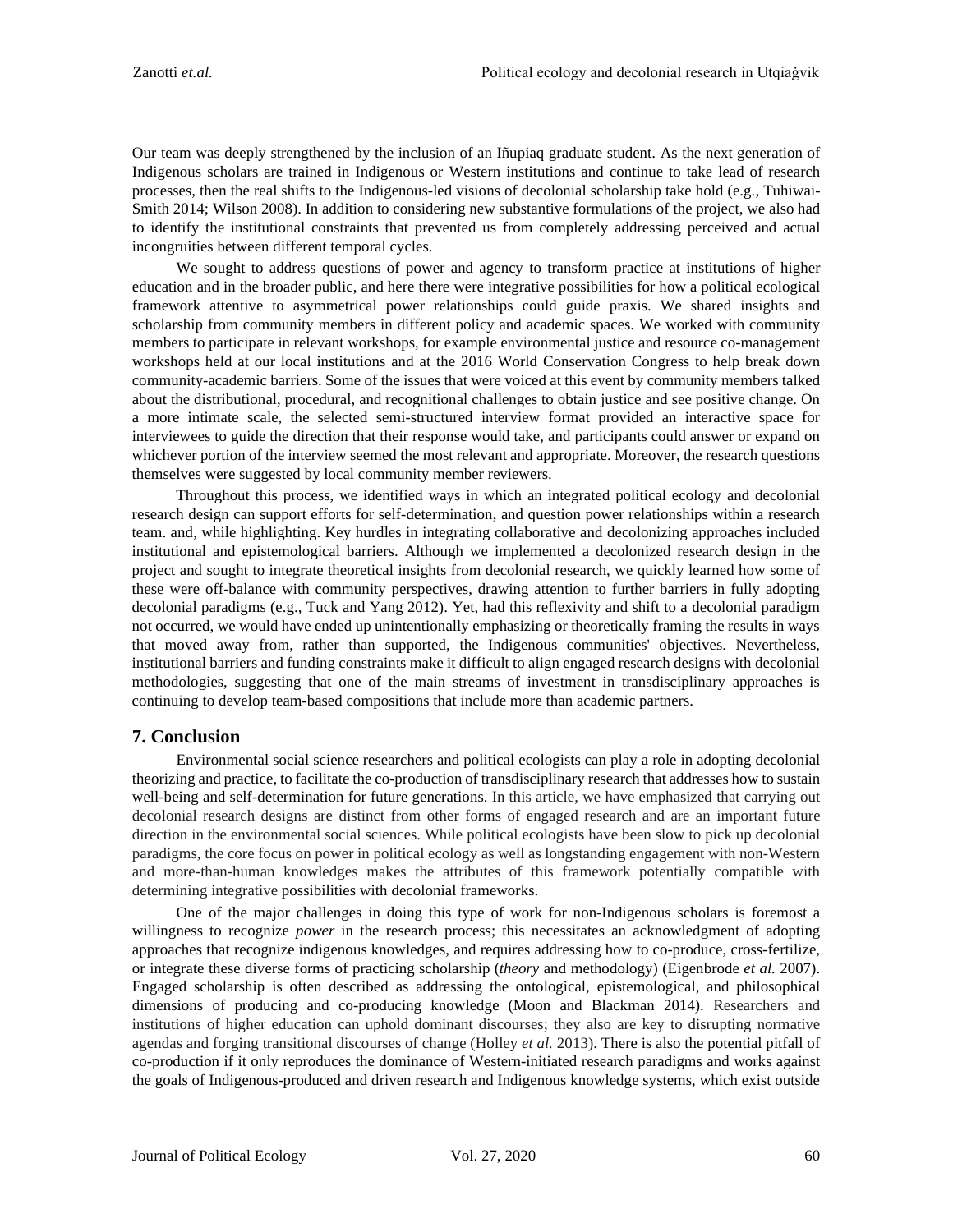of any form of Western-derived paradigms. With that said, our work highlights how political ecologists can integrate a more decolonized research approach, and the changes needed at the level of research programs as well as in institutional and funding contexts to increase recognition and participation of decolonial approaches in the social sciences.

Despite obstacles, this research revealed substantial benefits of political ecologists engaging with decolonized research paradigms. Decolonial approaches deepened our transdisciplinary research practice through expanding our research team's collaborators and partners, who range from local educational institutions to an Iñupiaq advisory board. Collaborators and partners represented different intersectional knowledges in the community and contributed to determining the shape and content of final outputs. We went beyond dominant interdisciplinary paradigms in the environmental social sciences to involve dynamic, heterogeneous knowledges in project conception, framing, and dissemination, including integrating Iñupiat Values and the ILF as mutually constitutive components of the research. We thus integrated local values and frameworks in both the processual and epistemological aspects of the work, for example through changing our interview protocol and refining the theories used in the project.

Through our work with the Native Village of Barrow Iñupiat Traditional Government and ILHC, we enhanced the relational aspects of responsible and respectful research through following local, professional, and internationally set guidelines on collaborative and participatory work with Arctic and Indigenous Peoples. In our attention to the barriers of research as well as the outcomes of the research process, we were attuned to questions of power in methodological and substantive components of the research. Conversations with local participants and advisors led to redesigns that focused project questions around well-being. They also enriched interpretative findings and results, through iterative dialogues throughout all phases of the research process. These conversations drew our attention to colonial legacies, for example, which are not often included in political ecology studies that do not incorporate a critical or decolonizing approach to research. This has driven home the point that engaging with decolonizing principles can build on environmental social science work, and that paying attention to colonial legacies can more holistically address socio-environmental past, present, and future change. Indigenous and non-Indigenous researchers can achieve this by serving in a variety of roles: facilitator, allied other, knowledge-bridger, and broker.

As noted above, our work resulted in a website that featured key themes highlighted by community members that represented stories of leadership, strength, and healing. The website also featured links about responsible research with northern communities and a video, made in consultation with the local communities, on best practices for how to engage in research with Utiagvik in particular (www.leadershipandstrength.org). We worked with the IHLC deposit transcripts at the local heritage center, where center employees can give access to community members, especially youth to read and engage with in the future. The Tuzzy Library received a digital archive and database of all the *Arctic Sounder* stories that highlighted features of leadership and strength. We worked with the North Slope Borough School District to share the resources with their main program directors, to integrate them as they saw fit into future curriculum. We were able to invite community members to participate in an environmental justice forum at a large midwestern University in 2014 and to be heard at the 2016 World Conservation Congress. We worked with our team to identify spaces where we could transform future researcher and institutional practices and within our team to promote decolonial approaches to political ecology. Finally, in addition to the biannual updates (see [www.leadershipandstrength.org\)](http://www.leadershipandstrength.org/) about our project, project partners received final reports of all of our work.

Decolonial research, thus challenges political ecologists to also rethink the *scales of practices*, including scales of broader impact, both geographically and temporally. Decolonial research also demands that political ecologists are attentive to legacies of settler colonialism and negative research-community relationships. Researchers need to consider not only other research and policy communities but also how, in what way, and in what form this information can be accessed by local community members and rights-holders. As one participant described the future: "The value of our way of life is going to be a mainstay for the generations to come, regardless of what happens." In certain cases, engaged research has led to an expectation of advocacy (i.e., speaking up for marginalized groups) or activism (i.e., active confrontation with injustice and human suffering) in research practices (Kirsch 2010; Loperena 2016; Low and Merry 2010). While advocacy and activism are critical to engaged research, in practice, there must be more attention to these stances. Teams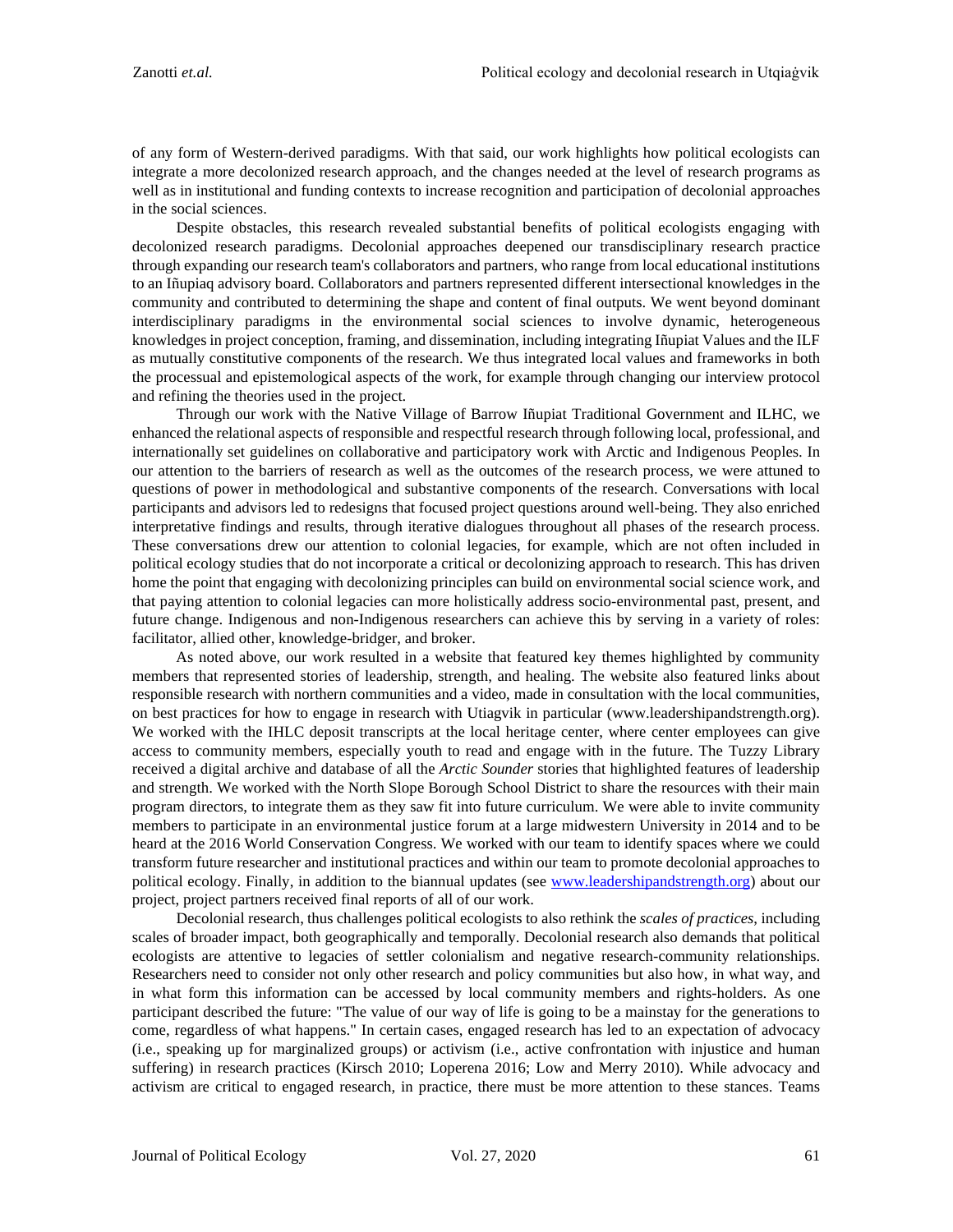should address the types and kinds of advocacy and activist stances and how team research positions intersect with individual researcher or community activist and advocacy expectations and goals (Campbell 2005). We extend this imperative to environmental social science research practices within decolonial paradigms.

Finally, one of the main goals of decolonial research is to support research with, by, and for Indigenous Peoples. Viewing and practicing research as an ongoing process is necessary to progress toward equality among research partners, create space for plural ways of knowing, and have mutually agreed-upon motivations, goals, and outcomes (Friedman Ross *et al.* 2010; Mulrennan *et al.* 2012). Further, for practitioners of decolonizing methodologies, there exists a parallel progression towards research that promotes self-determination and returns ownership of knowledge to Indigenous communities, while building meaningful, long-lasting relationships between co-researchers (Agrawal and Gibson 1999; Davis and Ruddle 2010; Tuhiwai Smith 2014). Much can be done here in terms of co-production of research as well as co-curation of research outputs. Dismantling the exoticism and problematization of Indigenous communities is a focal activity of decolonizing methodologies to address the shortcomings of research programs (Tuhiwai Smith 1999). In this vein, we follow the literature to reiterate the importance of building institutional capacity in spaces of higher education to engage with Indigenous knowledge holders, scientists, practitioners, and sovereign rights-holders.

Where is engaged political ecology research leading? It does not appear that the literature establishes an endpoint for how political ecology can best connect with decolonial research endeavors. However, prior studies do suggest that the consequences and impacts of research results need to be taken into consideration both at the level of institutional and disciplinary ethics, but also in engaging in transformative practice that shifts institutional and theoretical epistemic norms (Brunger and Russell 2015). Through integrating the above suggestions within and across political ecology work, we hope adopting a commitment to knowledge integration and addressing power within and across theoretical paradigms and institutional structures will become the new norm. Especially as team-based science/s and environmental social science adopt more engaged practices and continue to improve co-production with Indigenous scientists, subsistence practitioners, agencies,, and sovereign members of tribal communities.

### **References**

- Alhojärvi, T. and H. Sirviö. 2018. [Affirming political ecology: seeds, hatchets and situated entanglements.](https://nordia.journal.fi/article/view/79926) *Nordia Geographical Publications* 47(5): 1-6.
- Agrawal, A. 1995. Indigenous and scientific knowledge: some critical comments. *Indigenous Knowledge Monitor* 3(3): 1-6.
- Agrawal, A. and C.C. Gibson. 1999. Enchantment and disenchantment: the role of community in natural resource conservation. *World Development* 27(4): 629-649.
- Allen, J., K. Hopper, L. Wexler, M. Kral, S. Rasmus and K. Nystad. 2014. Mapping resilience pathways of Indigenous youth in five circumpolar communities. *Transcultural Psychiatry* 51(5): 601-631.
- Armitage, D., R. de Loë and R. Plummer. 2012[. Environmental governance and its implications for conservation](https://conbio.onlinelibrary.wiley.com/doi/10.1111/j.1755-263X.2012.00238.x)  [practice.](https://conbio.onlinelibrary.wiley.com/doi/10.1111/j.1755-263X.2012.00238.x) *Conservation Letters* 5(4): 245-255.
- Balazs, C.L. and R. Morello-Frosch 2013. The three Rs: how community-based participatory research strengthens the rigor, relevance, and reach of science. *Environmental Justice* 6(1): 9-16.
- Barker, J. 2017. *Critically sovereign: Indigenous gender, sexuality, and feminist studies.* Durham: Duke University Press.
- Barnhardt, R. and A.O. Kawagley. 2005. Indigenous knowledge systems and Alaska Native ways of knowing. *Anthropology and Education Quarterly* 36(1): 8-23.
- Battiste, M. 2011. *Reclaiming Indigenous voice and vision.* Vancouver*:* UBC Press.
- Battiste, M. and J. Youngblood. 2000. *Protecting Indigenous knowledge and heritage: a global challenge.*  Vancouver: UBC Press.
- Berkes, F. 2004. Rethinking community-based conservation. *Conservation Biology* 18(3): 621-630.
- Berkes, F. 2012. *Sacred ecology.* New York: Routledge.
- Blackstock, K., L. Dinnie, R. Dilley, K. Marshall, J. Dunglinson, H. Trench, K. Harper, K. Finan, J. MacPherson, E. Johnston and A. Griffin. 2015. Participatory research to influence participatory governance: managing relationships with planners. *Area* 47(3): 254-260.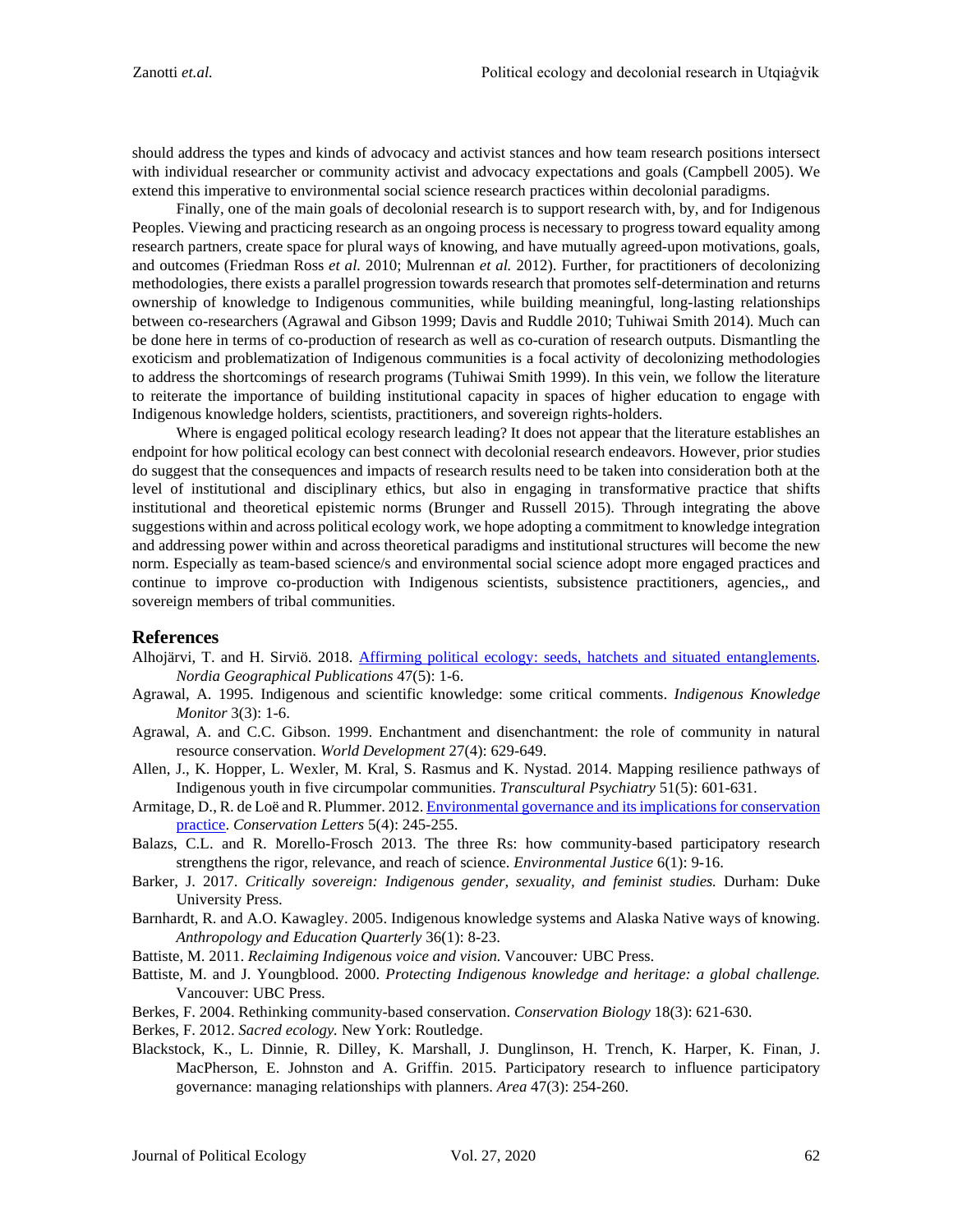- Blodgett, A.T., R.J. Schinke, D. Peltier, L.A. Fisher, J. Watson and M. Wabano. 2011. May the circle be unbroken: the research recommendations of aboriginal community members engaged in participatory action research with university academics. *Journal of Sport and Social Issues* 35(3): 264-283.
- Bohensky, E.L. and Y. Maru. 2011[. Indigenous knowledge, science, and resilience: what have we learned from](http://dx.doi.org/10.5751/ES-04342-160406)  [a decade of international literature on integration?](http://dx.doi.org/10.5751/ES-04342-160406) *Ecology and Society* 16(4).
- Brunger, F. and T. Russell. 2015. Risk and representation in research ethics: the Nunatukavut experience. *Journal of Empirical Research on Human Research Ethics* 10(4): 368-379.
- Campbell, L.M. 2005. Overcoming obstacles to interdisciplinary research. *Conservation Biology* 19(2): 574- 577.
- Carothers, C., T.L. Sformo, S. Cotton, J.C. George and P.A.H. Westley. 2019. Pacific salmon in the rapidly changing Arctic: exploring local knowledge and emerging fisheries in Utqiaġvik and Nuiqsut, Alaska. *Arctic* 72(3): 215-335.
- Castleden, H., V.S. Morgan and C. Lamb. 2012a. I spent the first year drinking tea: exploring Canadian university researchers' perspectives on community-based participatory research involving Indigenous peoples. *Canadian Geographer-Geographe Canadien* 56(2): 160-179.
- Castleden, H., M. Mulrennan and A. Godlewska. 2012b. Community-based participatory research involving Indigenous peoples in Canadian geography: Progress? An editorial introduction. *Canadian Geographer-Geographe Canadien* 56(2): 155-159.
- CHIRP3. n.d. Collaboratively Harnessing Indigenous Principles, Protocols, and Practices (CHIRP3). Center for Indigenous Research, Science, and Technology (C-FIRST) at the Institute for Policy and Social Research. [accessed September 30, 2019].<http://ipsr.ku.edu/cfirst/chirp3>
- Christensen, J. 2012. Telling stories: exploring research storytelling as a meaningful approach to knowledge mobilization with Indigenous research collaborators and diverse audiences in community-based participatory research. *Canadian Geographer-Geographe Canadien* 56(2): 231-242.
- Collings, P. 2014. *Becoming Inummarik: men's lives in an Inuit community*. Montreal: McGill-Queen's Press.
- Coombes, B., J.T. Johnson and R. Howitt. 2013. Indigenous geographies II: the aspirational spaces in postcolonial politics–reconciliation, belonging and social provision. *Progress in Human Geography* 37(5): 691-700.
- Cote, M. and A.J. Nightingale. 2012. Resilience thinking meets social theory: situating social change in socioecological systems (SES) research. *Progress in Human Geography* 36(4): 475-489.
- Cotton, S. 2012. *Subsistence salmon fishing in Beaufort Sea communities.* Master's thesis, University of Alaska Fairbanks.
- Davis, A. and K. Ruddle. 2010. Constructing confidence: rational skepticism and systematic enquiry in local ecological knowledge research. *Ecological Applications* 20(3): 880-894.
- Escobar, A. 2018. *Designs for the pluriverse: radical interdependence, autonomy, and the making of worlds*. Durham: Duke University Press.
- Eigenbrode, S.D., M. O'Rourke, J. Wulfhorst, D.M. Althoff, C.S. Goldberg, K. Merrill, W. Morse, M. Nielsen-Pincus, J. Stephens and L. Winowiecki. 2007. Employing philosophical dialogue in collaborative science. *Bioscience* 57(1): 55-64.
- Ens, E.J., P. Pert, P.A. Clarke, M. Budden, L. Clubb, B. Doran, C. Douras, J. Gaikwad, B. Gott, S. Leonard, J. Locke, J. Packer, G. Turpin and S. Wason. 2015. Indigenous biocultural knowledge in ecosystem science and management: review and insight from Australia. *Biological Conservation* 181: 133-149.
- Foulks, E.F. 1989. Misalliances in the Barrow alcohol study. *American Indian and Alaska Native Mental Health Research* 2(3): 7-17.
- Friedman Ross, L. 2010. [360 degrees of human subjects protections in community-engaged research.](https://www.ncbi.nlm.nih.gov/pmc/articles/PMC4261185/) *Science Translational Medicine* 2(45): 1-4.
- Friedman Ross, L., A. Loup, R.M. Nelson, J.R. Botkin, R. Kost, G.R. Smith Jr. and S. Gehlert. 2010. [The](https://www.ncbi.nlm.nih.gov/pmc/articles/PMC2946316/)  [challenges of collaboration for academic and community partners in a research partnership: points to](https://www.ncbi.nlm.nih.gov/pmc/articles/PMC2946316/)  [consider.](https://www.ncbi.nlm.nih.gov/pmc/articles/PMC2946316/) *Journal of Empirical Research on Human Research Ethics* 5(1): 19-31.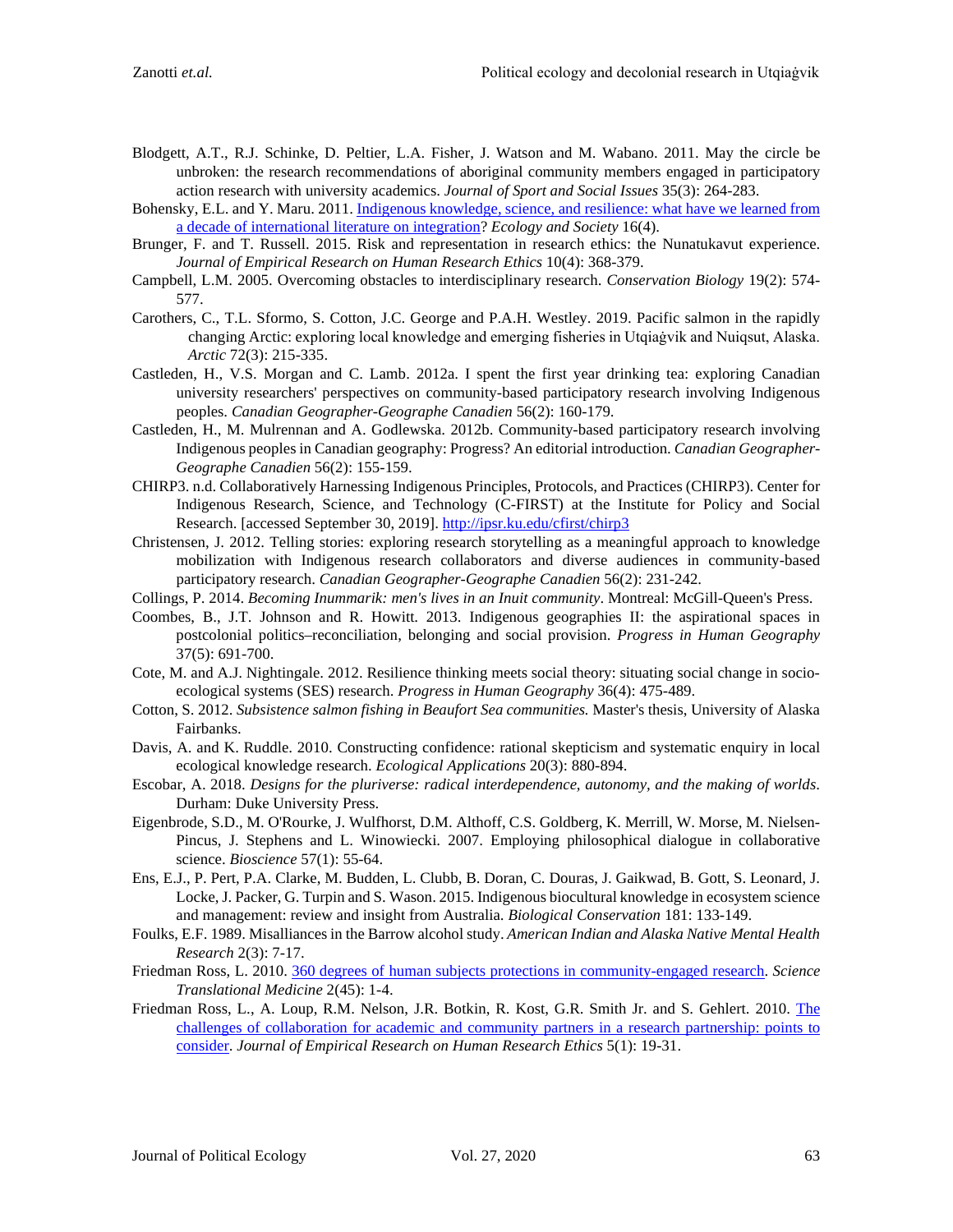- Gallopín, G. and H. Vessuri. 2006. Science for sustainable development: articulating knowledges. In Guimaraes-Pereira, M., A. Cabo and S. Funtowicz. (eds.). *Interfaces between science and society.* London: Greenleaf.
- Goeman, M.R. and J.N. Denetdale. 2009. Native feminisms: legacies, interventions, and Indigenous sovereignties. *Wicazo Sa Review* 24(2): 9-13.
- Gombay, N. and M. Palomino-Schalscha (eds.) 2018. *Indigenous places and colonial spaces: the politics of intertwined relations*. London: Routledge.
- Haig-Brown, C. 2003. Creating spaces: testimonio, impossible knowledge, and academe. *International Journal of Qualitative Studies in Education* 16(3): 415-433.
- Harcharek, P. J. and C.T. Rexford. 2015. Remembering their words, evoking *kiŋuniivut*: the development of the Iñupiaq learning framework. *Journal of American Indian Education,* 54(2): 9-28.
- Harney, L., J. McCurry, J. Scott and J. Wills. 2016. Developing 'process pragmatism' to underpin engaged research in human geography. *Progress in Human Geography* 40(3): 316-333.
- Hensley, W. L. I. 2009. *Fifty miles from tomorrow: a memoir of Alaska and the real people.* New York: Sarah Crichton Books.
- Holley, C., N. Gunningham and C.D. Shearing. 2013. *The new environmental governance.* London: Earthscan.
- Housty, W.G., A. Noson, G.W. Scoville, J., Boulanger, R.M. Jeo, C.T. Darimont and C.E. Filardi. 2014[. Grizzly](http://dx.doi.org/10.5751/ES-06668-190270)  [bear monitoring by the Heiltsuk people as a crucible for First Nation conservation practice.](http://dx.doi.org/10.5751/ES-06668-190270) *Ecology and Society* 19(2).
- Ingalls, M. and R. Stedman. 2016. [The power problematic: exploring the uncertain terrains of political ecology](http://dx.doi.org/10.5751/ES-08124-210106)  [and the resilience framework.](http://dx.doi.org/10.5751/ES-08124-210106) *Ecology and Society* 21(1).
- Inuit Circumpolar Council-Alaska. 2015. *Alaskan Inuit food security conceptual framework: how to assess the Arctic from an Inuit perspective*. Summary report and recommendations report. Anchorage, Alaska.
- Isler, M.R. and G. Corbie-Smith. 2012. Practical steps to community engaged research: from inputs to outcomes. *Journal of Law Medicine and Ethics* 40(4): 904-914.
- Israel, B.A., A.J. Schulz, E.A. Parker and A.B. Becker. 1998. [Review of community-based research: assessing](https://doi.org/10.1146/annurev.publhealth.19.1.173)  [partnership approaches to improve public health.](https://doi.org/10.1146/annurev.publhealth.19.1.173) *Annual Review of Public Health* 19(1): 173-202.
- Jamsranjav, C., M.E. Fernández-Giménez, R.S. Reid and B. Adya. 2019. [Opportunities to integrate herders'](https://www.ncbi.nlm.nih.gov/pmc/articles/PMC6851969/) [indicators into formal rangeland monitoring: an example from Mongolia.](https://www.ncbi.nlm.nih.gov/pmc/articles/PMC6851969/) *Ecological Applications*  e01899.
- Johnson, J.T., R. Howitt, G. Cajete, F. Berkes, R.P. Louis and A. Kliskey. 2016. Weaving Indigenous and [sustainability sciences to diversify our methods.](https://link.springer.com/article/10.1007%2Fs11625-015-0349-x) *Sustainability Science* 11(1): 1-11.
- Khanna, S.K, N. Romero-Daza, S. Briller, and L. A. Bennett. 2018. *Promoting applied scholarships for tenure and promotion*. Consortium of Practicing and Applied Anthropology Programs. Available at: https://communityengagement.uncg.edu/wp-

content/uploads/2014/08/AAA\_Promoting\_Applied\_Scholarship\_for\_PT\_Anthropology.pdf

- Kirsch, S. 2010. [Experiments in engaged anthropology.](https://www.semanticscholar.org/paper/Experiments-in-Engaged-Anthropology-Kirsch/c0bc2384c38cee5ce13c17a1121432151648c49a) *Collaborative Anthropologies* 3(1): 69-80.
- Koster, R., K. Baccar and R.H. Lemelin. 2012. Moving from research on, to research with and for Indigenous communities: a critical reflection on community-based participatory research. *Canadian Geographer-Geographe Canadien* 56(2): 195-210.
- Kovach, M.E. 2000. *Indigenous methodologies: characteristics, conversations, and contexts.* Toronto: University of Toronto Press.
- Lang, D.J., A. Wiek, M. Bergmann, M. Stauffacher, P. Martens, P. Moll, M. Swilling, and C.J. Thomas. 2012. Transdisciplinary research in sustainability science: practice, principles, and challenges. *Sustainability Scienc*e 7(1): 25-43.
- Larsen, S.C. and J.T. Johnson. 2012. In between worlds: place, experience, and research in Indigenous geography. *Journal of Cultural Geography* 29(1): 1-13.
- Leach, M. 1992. Gender and the environment: traps and opportunities. *Development in Practice* 2(1): 12-22.
- Leach, M. 1994. *Rainforest relations: gender and resource use among the Mende of Gola, Sierra Leone.* Edinburgh: Edinburgh University Press.
- Lightfoot, S. 2016. *Global Indigenous politics: a subtle revolution.*London: Routledge.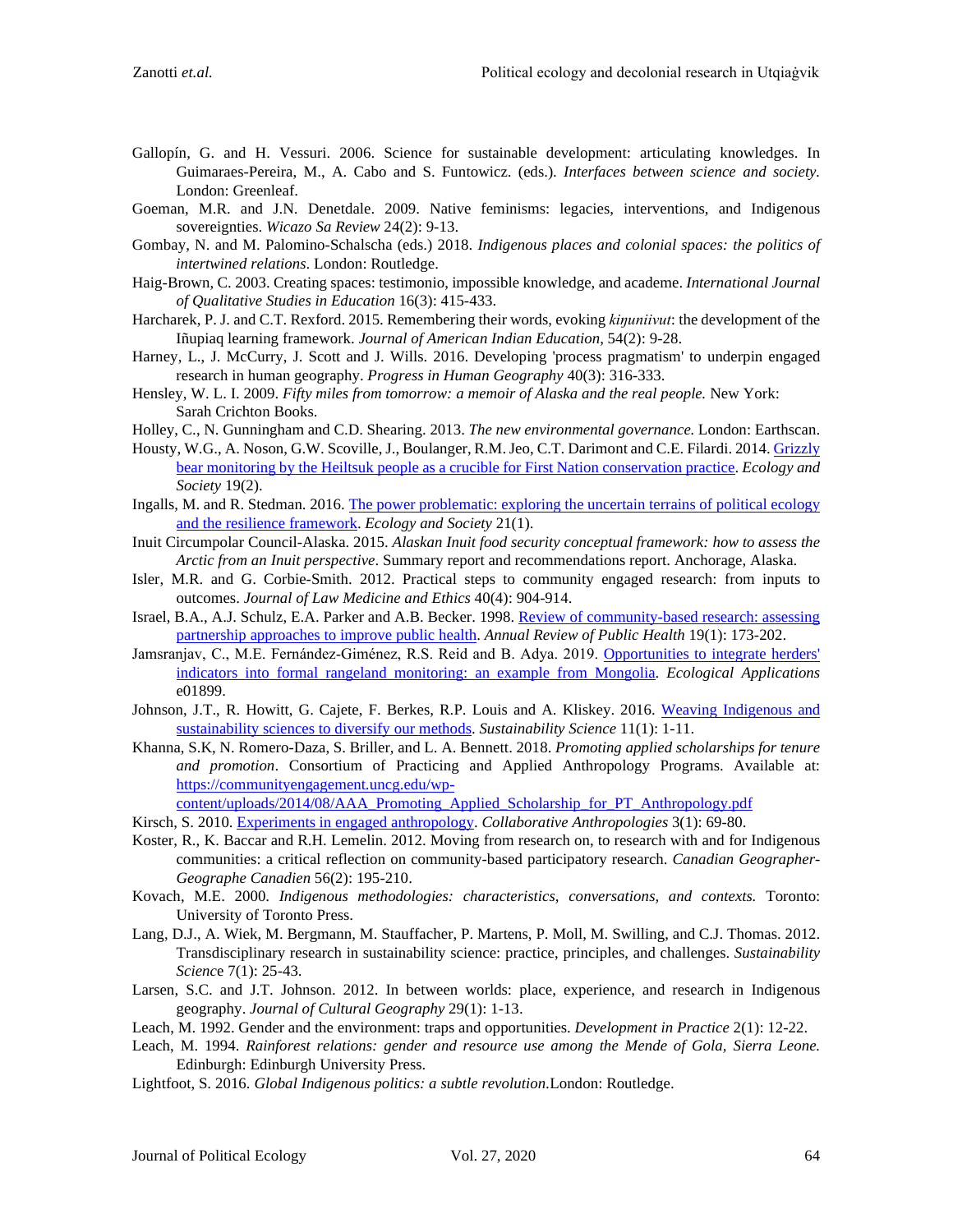- Loh, J. and D. Harmon. 2005. A global index of biocultural diversity. *Ecological Indicators* 5(3): 231-241.
- Loperena, C.A. 2016. A divided community the ethics and politics of activist research. *Current Anthropology* 57(3): 332-346.
- Louie, D.W., Y. Poitras-Pratt, A.J. Hanson and J. Ottmann. 2017. [Applying Indigenizing principles of](http://journals.sfu.ca/cjhe/index.php/cjhe/article/view/187948)  [decolonizing methodologies in university classrooms.](http://journals.sfu.ca/cjhe/index.php/cjhe/article/view/187948) *Canadian Journal of Higher Education* 47(3): 16- 33.
- Louis, R.P. 2007. Can you hear us now? Voices from the margin: using Indigenous methodologies in geographic research. *Geographical Research* 45(2): 130-139.
- Low, S.M. and S.E. Merry. 2010. [Engaged anthropology: diversity and dilemmas. An introduction to](https://www.semanticscholar.org/paper/Engaged-Anthropology-%3A-Diversity-and-Dilemmas-%3A-An-Merry/fe0c91eb95e4278ce8fd53a22a75f596bcfde165)  [Supplement 2.](https://www.semanticscholar.org/paper/Engaged-Anthropology-%3A-Diversity-and-Dilemmas-%3A-An-Merry/fe0c91eb95e4278ce8fd53a22a75f596bcfde165) *Current Anthropology* 51: S203-S226.
- Mathews, D.L. and N.J. Turner. 2017. Ocean cultures: Northwest Coast ecosystems and Indigenous management systems. In Levin, P. and M. Poe (eds). *Conservation for the Anthropocene ocean: Interdisciplinary science in support of nature and people*. Oxford: Academic Press. Pp. 169-206.
- Maffi, L. and E. Woodley. 2012. *Biocultural diversity conservation: a global sourcebook*. London: Routledge.
- McGuirk, P. and P. O'Neill. 2012. Critical geographies with the state: the problem of social vulnerability and the politics of engaged research. *Antipode* 44(4): 1374-1394.
- Menzies, C.R. 2015. Oil, energy, and anthropological collaboration on the northwest coast of Canada. *Journal of Anthropological Research* 71(1): 5-21.
- Mistry, J., A. Berardi, E. Bignante and C. Tschirhart. 2015. Between a rock and a hard place: ethical dilemmas of local community facilitators doing participatory research projects. *Geoforum* 61: 27-35.
- Moon, K. and D. Blackman. 2014. A guide to understanding social science research for natural scientists. *Conservation Biology* 28(5): 1167-1177.
- Muhammad, M., N. Wallerstein, A.L. Sussman, M. Avila, L. Belone and B. Duran. 2015. [Reflections on](https://www.ncbi.nlm.nih.gov/pmc/articles/PMC4943756/)  [researcher identity and power: the impact of positionality on community based participatory research](https://www.ncbi.nlm.nih.gov/pmc/articles/PMC4943756/)  [\(CBPR\) processes and outcomes.](https://www.ncbi.nlm.nih.gov/pmc/articles/PMC4943756/) *Critical Sociology* 41(7-8): 1045-1063.
- Mullins, P.R. 2011. Practicing anthropology and the politics of engagement: 2010 year in review. *American Anthropologist* 113(2): 235-245.
- Mulrennan, M.E., R. Mark and C.H. Scott. 2012. Revamping community-based conservation through participatory research. *Canadian Geographer-Geographe Canadien* 56(2): 243-259.
- Nadasdy, P. 2003. *Hunters and bureaucrats: power, knowledge, and aboriginal-state relations in the Southwest Yukon*. Vancouver: UBC Press.
- Napoleon, H. 1991. *Yuuyaraq: the way of the human being.* Fairbanks: Center for Cross-Cultural Studies, University of Alaska Fairbanks. Available at:<http://ankn.uaf.edu/Publications/Books/Yuuyaraq.pdf>
- Nicholas, G. and J. Hollowell. 2007. Ethical challenges to a postcolonial archaeology: the legacy of scientific colonialism. In Hamilakis, Y. and P. Duke. (eds.). *Archaeology and capitalism: from ethics to politics.* Walnut Creek: Left Coast Press. Pp. 59-82.
- Niezen, R. 2003. *The origins of indigenism: human rights and the politics of identity*. Berkeley: University of California Press.
- Osborne, T. 2017. [Public political ecology: a community of praxis for earth stewardship.](https://doi.org/10.2458/v24i1.20970) *Journal of Political Ecology* 24: 843-860.
- Pulalani Louis, R.P. 2007. Can you hear us now? Voices from the margin: using Indigenous methodologies in geographic research. *Geographical Research* 45(2): 130-139.
- Petrov, A.N., S. BurnSilver, F.S. Chapin III, G. Fondahl, J. Graybill, K. Keil, A.E. Nilsson, R. Riedlsperger and P. Schweitzer. 2016. Arctic sustainability research: toward a new agenda. *Polar Geography* 39(3): 165-178.
- Radcliffe, S.A. 2018. Geography and indigeneity II: critical geographies of Indigenous bodily politics. *Progress in Human Geography* 42(3): 436-445.
- Raymond-Yakoubian, B. and J. Raymond-Yakoubian. 2017. [Research processes and Indigenous communities](https://kawerak.org/wp-content/uploads/2018/04/Research-Processes-and-Indigenous-Communities-in-Western-Alaska-Workshop-Report.pdf)  [in Western Alaska: workshop report.](https://kawerak.org/wp-content/uploads/2018/04/Research-Processes-and-Indigenous-Communities-in-Western-Alaska-Workshop-Report.pdf) Prepared by Sandhill Culture Craft and Kawerak Social Science Program.
- Raymond, H. 2007. [The ecologically noble savage debate.](https://www.unl.edu/rhames/ms/savage-prepub.pdf) *Annual Review of Anthropology* 36: 177-190.